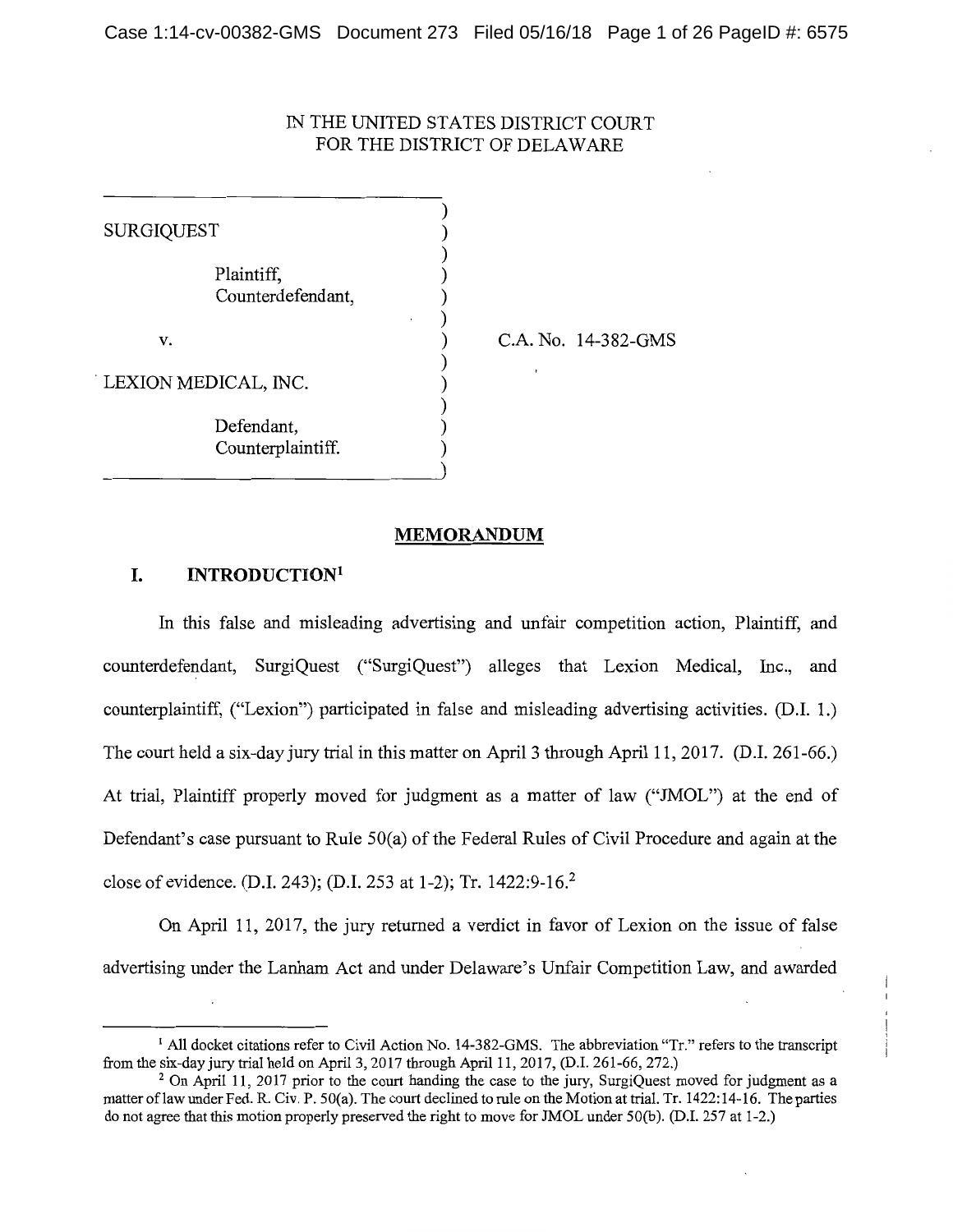compensatory damages in the amount of \$2.2 million and punitive damages of \$10 million. Tr. 1782:3-1783:24; (D.1. 253 at 2.) The court entered judgment on the verdict on April 13, 2017. (D.1. 249.)

Presently before the court is SurgiQuest's motion for judgment as a matter of law and Lexion's motions for permanent injunction, disgorgement of profits, attorney's fees, prejudgment interest, and post-judgment interest.  $(D.I. 252)$ ;  $(D.I. 255.)<sup>3</sup>$  Having considered the entire record in this case, the substantial evidence in the record, the parties' post-trial submissions, and the applicable law, the court will deny all motions. The court's reasoning follows.

# **II. STANDARD OF REVIEW**

### **A. Renewed JMOL Motions**

To prevail on a renewed motion for judgment as a matter of law following a jury trial and verdict, the moving party "must show that the jury's findings, presumed or express, are not supported by substantial evidence or, if they were, that the legal conclusion(s) implied [by] the jury's verdict cannot in law be supported by those findings." *Pannu v. Iolab Corp.,* 155 F.3d 1344, 1348 (Fed. Cir. 1998) (quoting *Perkin-Elmer Corp. v. Computervision Corp.,* 732 F.2d 888, 893 (Fed. Cir. 1984)). "Substantial evidence" is defined as "such relevant evidence from the record taken as a whole as might be accepted by a reasonable mind as adequate to support the finding under review." *Perkin-Elmer Corp.,* 732 F.2d at 893.

The court should only grant the motion "if, viewing the evidence in the light most favorable

<sup>&</sup>lt;sup>3</sup> Plaintiff's motion asserts that it is entitled to judgment as a matter of law pursuant to Rule 50 of the Federal Rules of Civil Procedure for false advertising and resulting damages. (D.1. 252.) In its motion, Plaintiff argues that if Defendant moves for a new trial, they are entitled to a conditional new trial. (D.1. 253 at 25.) Because Defendant does not move for a new trial, Plaintiffs conditional motion for new trial is moot. (D.I. 257 at 15-16.) Defendant's motion asserts that it is entitled to a permanent injunction, disgorgement of profits, attorney's fees, prejudgment interest, and postjudgment interest. (D.I. 255.)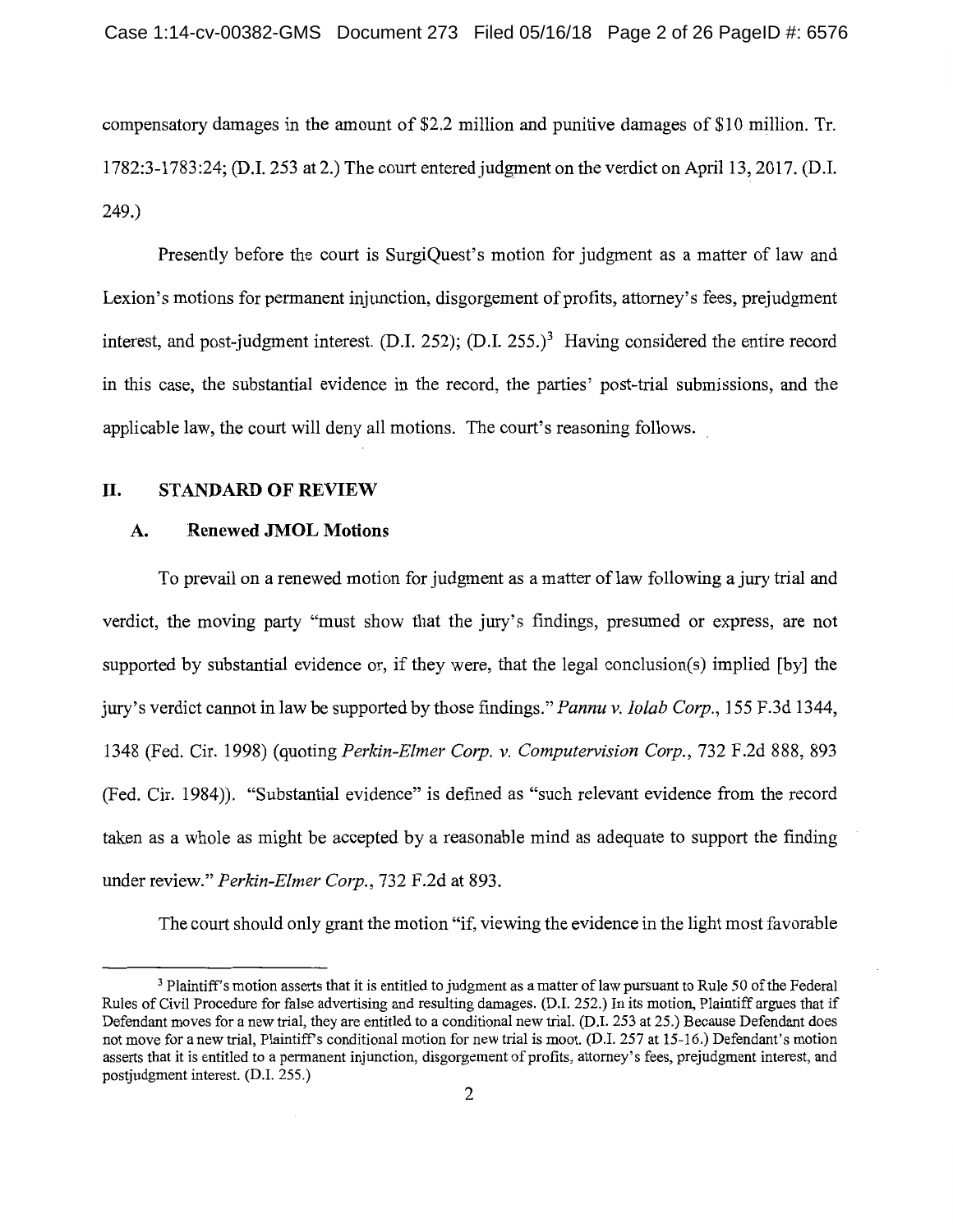to the nonmovant and giving it the advantage of every fair and reasonable inference, there is insufficient evidence from which a jury reasonably could find liability." *Lightning Lube, Inc. v. Witco Corp.,* 4 F.3d 1153, 1166 (3d Cir. 1993) (citing *Wittekamp v. Gulf Western Inc.,* 991 F.2d 1137, 1141 (3d Cir. 1993)). "In determining whether the evidence is sufficient to sustain liability, the court may not weigh the evidence, determine the credibility of witnesses, or substitute its version of the facts for the jury's version." *Lightning Lube,* 4 F.3d at 1166 (citing *Fineman v. Armstrong World Indus., Inc.,* 980 F.2d 171, 190 (3d Cir. 1992)). Rather, the court must resolve all conflicts of evidence in favor of the non-movant. *Williamson v. Consol. Rail Corp.,* 926 F.2d 1344, 1348 (3d Cir. 1991); *Perkin-Elmer C01p.,* 732 F.2d at 893. "The question is not whether there is literally no evidence supporting the party against whom the motion is directed but whether there is evidence upon which the jury could properly find a verdict for that party." *Lightning Lube,*  4 F.3d at 1166 (quoting *Patzig v. O'Neil,* 577 F.2d 841, 846 (3d Cir. 1978)).

## **IV. DISCUSSION<sup>4</sup>**

Having considered the substantial evidence in the record, the parties' post-trial submissions, and the applicable law, the court will deny all of SurgiQuest's motions as well as Lexion's motions for permanent injunction, disgorgement of profits, attorneys' fees, and prejudgment interest and grant Lexion's motion for postjudgment interest. The court's reasoning

<sup>4</sup>Preliminarily, Lexion argues that SurgiQuest waived the right to seek JMOL on all issues raised in its motion. (D.I. 257 at 2); (D.L 243). Federal Rule of Civil Procedure 50(a) provides that a JMOL motion "may be made at any time before the case is submitted to the jury[,]" and "must specify the judgment sought and the law and facts that entitle the movant to the judgment." If the court does not grant the JMOL motion, Rule 50(b) permits a party to renew the motion. "A post-verdict motion may not be made on grounds not included in the earlier motion." Duro-. *Last; Inc. v. Custom Seal, Inc.,* 321 F.3d 1098, 1105-06 (Fed. Cir. 2003); *Mosley v. Wilson,* 102 F.3d 85, 90 (3d Cir. 1996). Given that it has concluded there is sufficient evidence to support the jury's verdict, the court is not going to decide the issue of waiver.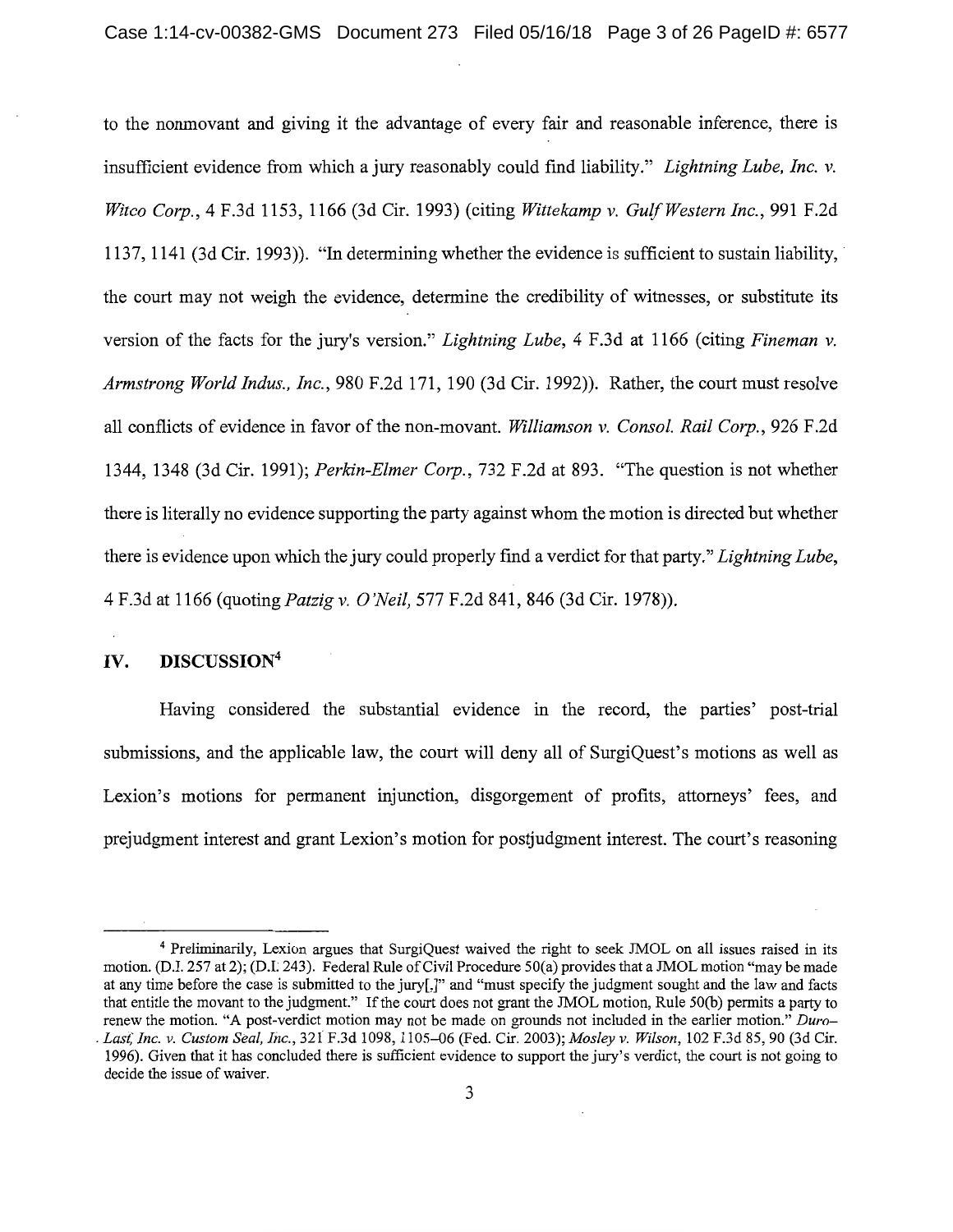follows. <sup>5</sup>

#### A. **Monetary Damages**

First, SurgiQuest moves for judgment as a matter of law on the jury's award of monetary damages. (D.I. 253.) SurgiQuest asserts that no reasonable jury could have awarded monetary damages because (1) Lexion failed to prove causation between the false advertising claims and damages; (2) the jury instructions on causation and damages were incorrect; and (3) hearsay and salesperson confusion evidence was improperly admitted. "To recover damages, a plaintiff must show that the 'falsification [or misrepresentation] actually deceives a portion of the buying public."' *U.S. Healthcare, Inc. v. Blue Cross of Greater Philadelphia,* 898 F.2d 914, 922 (3d Cir. 1990) (citing *Parkway Baking Co. v. Freihofer Baking Co.,* 255 F.2d 641, 648 (3d Cir. 1958). "This does not place upon the plaintiff a burden of proving detailed individualization of loss of sales. Such proof goes to quantum of damages and not to the very right to recover. However, there must be a showing of *some customer reliance* on the false advertisement[.]" *Parkway Baking,* 255 F.2d at 648; *Warner-Lambert Co. v. Breathasure, Inc.,* 204 F.3d 87, 92 (3d Cir. 2000) ("we held [in *Parkway Baking,* 255 F.2d at 648] that a plaintiff seeking damages under§ 43(a) must establish customer reliance but need not quantify loss of sales as that goes to the measure of damages, not plaintiffs cause of action."); *Larry Pitt & Assocs. v. Lundy Law LLP,* 2018 WL 925011, at \*4 (E.D. Pa. Feb. 15, 2018).

<sup>&</sup>lt;sup>5</sup> At the outset, the court has been at pains to put in the time and resources necessary to resolve the disputes where, in the court's view, the parties have failed from the beginning to act as faithful agents of the law. The art of advocacy is not one of mystery. In other words, this is not *Murder, She Wrote.* Our adversarial system relies on advocates to inform the discussion and raise the issues to the court. It is not the court's job to manufacture arguments or research for a party, as even the most novice counsel should know. At the pre-trial conference, the court noted it is "disappointed, quite frankly, at what [it] ha[s] seen[]" leading up to trial. (D.I. 223 at 6.) Unfortunately, the same can be said about the parties' post-trial submissions.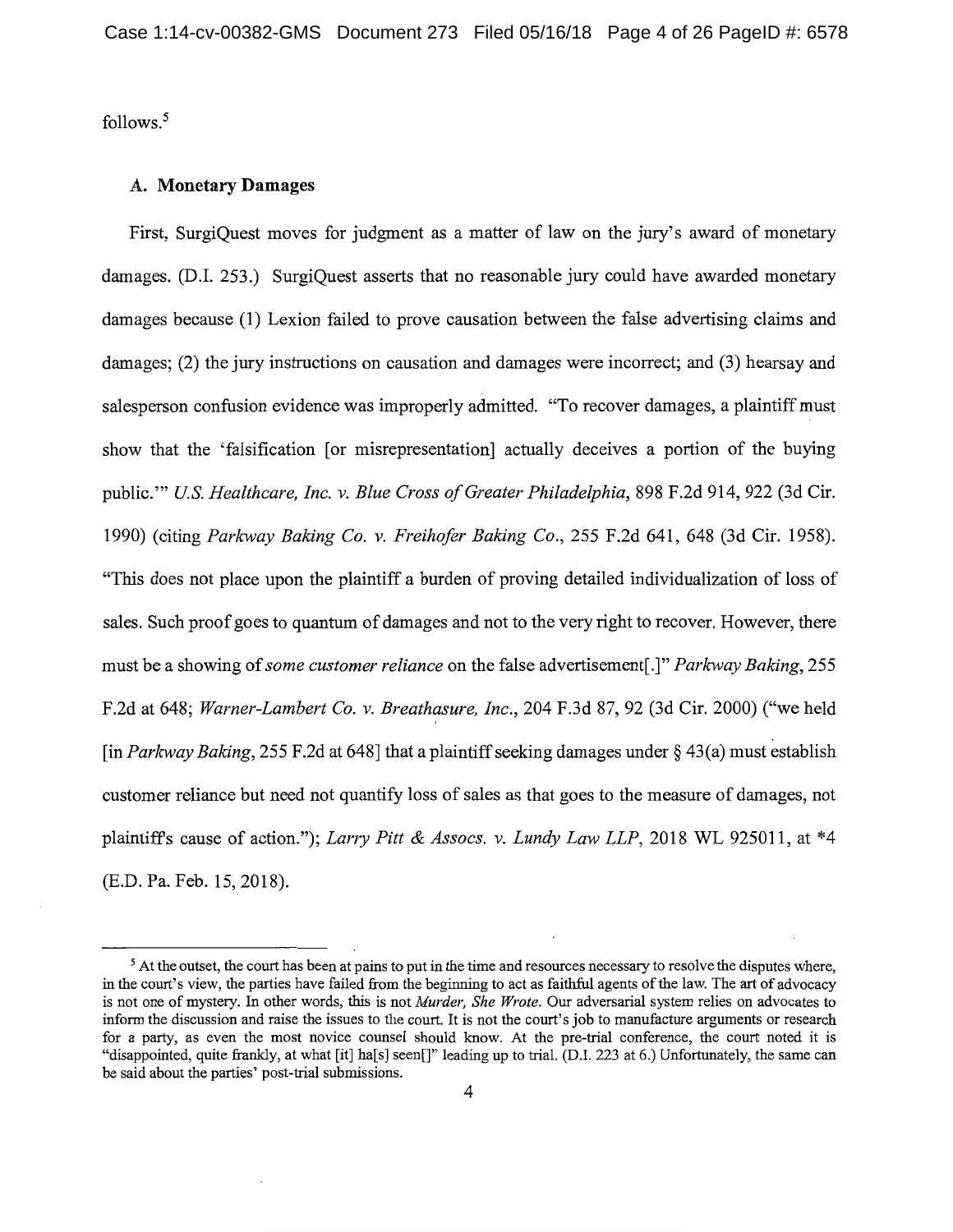# **1. False Advertising<sup>6</sup>**

SurgiQuest asserts that Lexion failed to provide sufficient evidence that the false statements had a causal link to Lexion's lost sales. (D.I. 253 at 4-6.) SurgiQuest further contends that marketplace competition does not provide a nexus for false advertising damages and argues that is the only basis for which Lexion tried to show any lost sales. (D.I. 253 at 12.) In contrast, Lexion asserts that SurgiQuest did not, and cannot, prove a lack of sufficient evidence because the \_statements were literally false, consumers purchased the AirSeal product and stopped purchasing Lexion's product. Additionally, Lexion contends that evidence of confusion demonstrated that the false advertising *actually deceived* a portion of the buying public. (D.I. 257 at 4-7.) The court agrees for two main reasons.

First, Lexion presented more than enough evidence that consumers stopped purchasing Lexion's products as a result of SurgiQuest's false statements. Lexion's witness, Dr. Paul Kobza, stated that as a result of being "misled" by SurgiQuest's false statements, he stopped using Lexion's Insuflow product and switched to SurgiQuest's AirSeal product. Tr. 807:6-808:9, 812:16-23. While Dr. Kobza stopped using AirSeal "[i]mmediately[]" when he learned it could draw operating room air into the abdomen, Lexion never got the account back. Tr. 808:10-809:4,

<sup>6</sup>A plaintiff suing for false advertising under the Lanham Act ordinarily must show "economic or reputational injury flowing directly from the deception wrought by the defendant's advertising[,]" and that that occurs "when deception of consumers causes them to withhold trade from the plaintiff." Lanham Act,  $\S$  43(a)(1)(B), 15 U.S.C.  $\S$ 1125(a)(l)(B). *Lexmark Int'!, Inc v. Static Control Components, Inc.,* 134 S. Ct. 1377, 1391 (2014); *Nespresso USA, Inc. v. Ethical Coffee Co. SA,* 2017 WL 3021066, at \*3 (D. Del. July 14, 2017) (Sleet, J.). Similarly, Delaware's unfair competition law requires that "defendant wrongfully interferes, and thereby defeats the plaintiffs legitimate expectancy and causes him harm." *Deston Therapeutics LLC v. Trigen Labs. Inc.,* 723 F. Supp. 2d 665, 676 (D. Del. 2010). A plaintiff, however, can prevail in a false advertising action if it proves that the advertisement "is either (1) literally false or (2) literally true or ambiguous, but has the tendency to deceive consumers." *Novartis Consumer Health, Inc. v. Johnson* & *Johnson-Merck Consumer Phann. Co.,* 290 F.3d 578, 586 (3d Cir. 2002). Proof of literal falsity relieves the plaintiff of its burden to prove *actual* consumer deception. *Id.* at 587; *Groupe SEE USA, Inc. v. Euro-Pro Operating LLC,* 774 F.3d 192, 198 (3d Cir. 2014).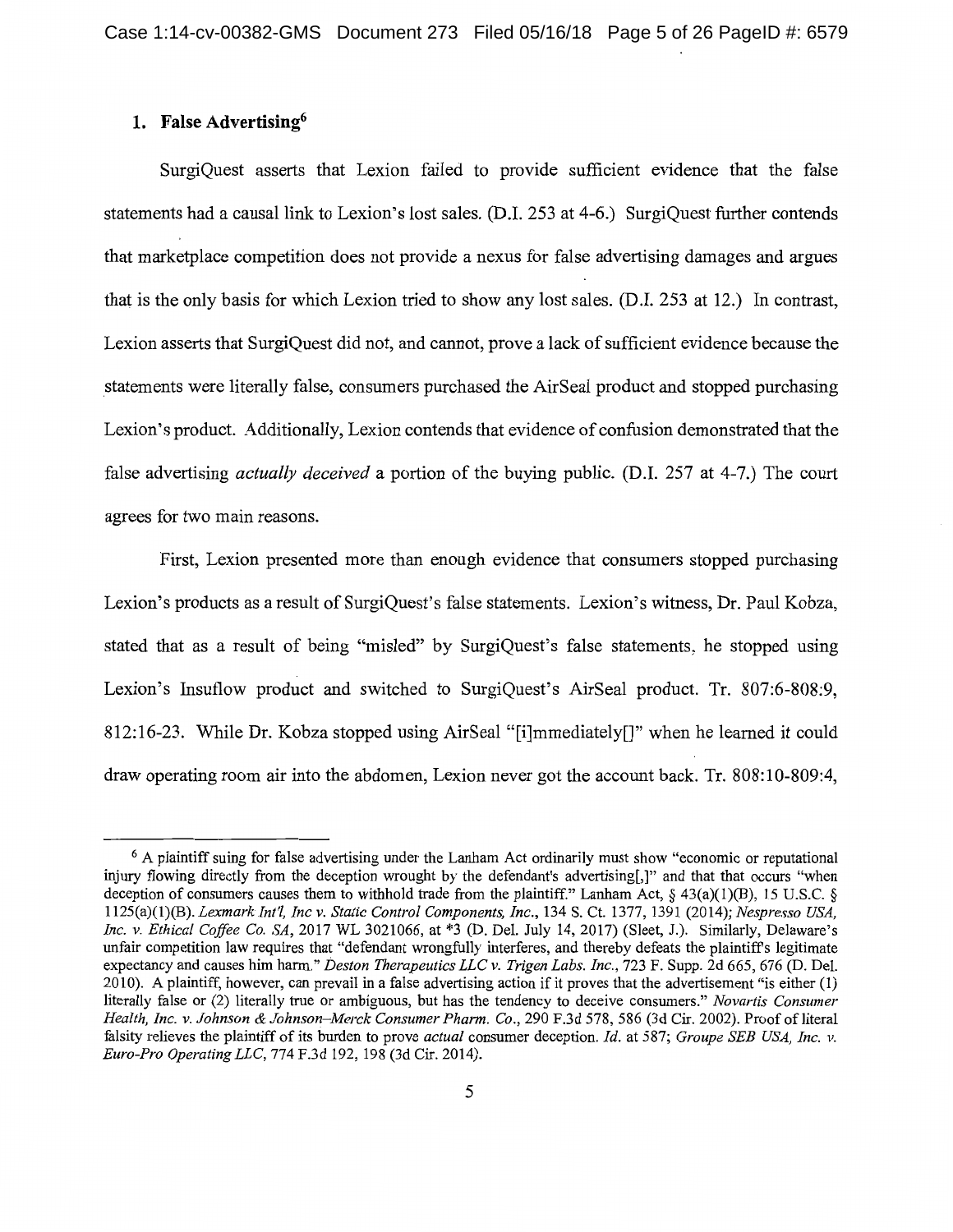815:16-816. Similarly, Tiffany Brenton, a robotic coordinator at Peace Health Hospital, testified she was told AirSeal did not suck air into the abdomen, which partially impacted the hospital's purchasing decision. Tr. 580:25-581:15. Ms. Brenton explained AirSeal's smoke evacuation capability "for the surgeon to be able to see while they operate" was a key reason why the hospital wanted the AirSeal system. Tr. 581:6-583:25.

Second, the jury heard evidence relevant to establish the *fact of damage* and whether "confused" buyers purchased AirSeal or failed to purchase Lexion's products as a result. The jury heard the testimony of: (1) Bridget Moriarty who identified multiple consumer accounts that believed AirSeal heated and humidified, and stopped buying or reduced their purchases from Lexion as a result (Tr. 502:7-504:7); (2) Brett Emery who testified that his hospital system purchased fewer Insuflow devices because they were using AirSeal, which did the *exact same thing* as Lexion's products (Tr. 620-21); and (3) Robert Fadem, a SurgiQuest sales representative who testified SurgiQuest targeted Lexion's customers by telling them AirSeal performed identically to Insuflow, and that they could justify the cost of their purchase by getting rid of Insuflow. Tr. 290-93. This strategy proved successful at Northside Hospital where Lexion lost an account that produced revenue of \$100,000 per year. Tr. 290-93, 722-23.

Because evidence at trial demonstrated that SurgiQuest's false advertising *actually deceived*  customers purchasing the device and Lexion lost sales and customers as a result, the court concludes that the evidence at trial was sufficient to support a verdict that the false advertising had a causal connection to Lexion's loss. Tr. 574-81, 610-15, 1313-12.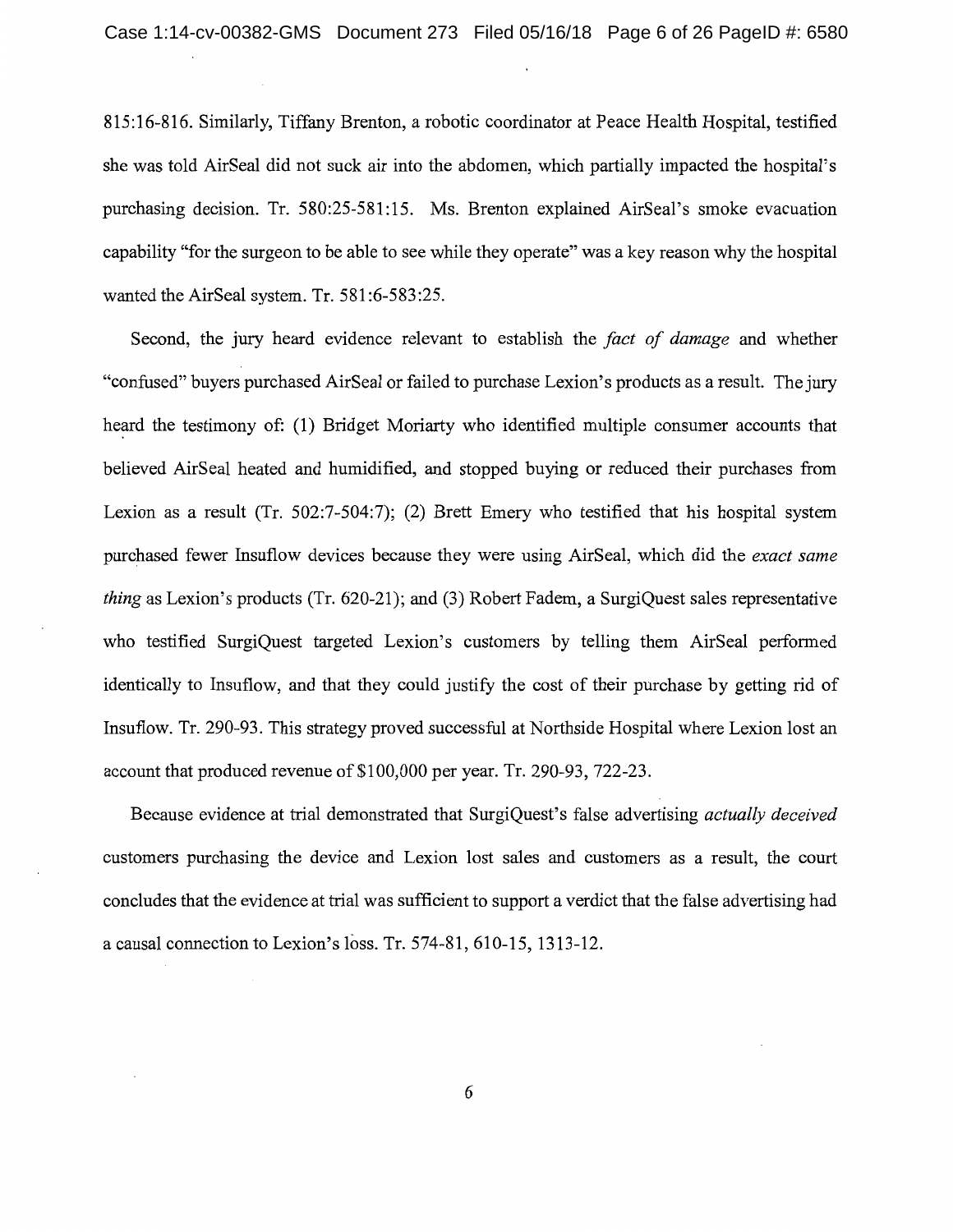# **2. The Jury Instructions Were Proper<sup>7</sup>**

Next, SurgiQuest's post-trial motion asserts that absent incorrect jury instructions, no reasonable jury could have awarded damages. (D.I. 253 at 16.) SurgiQuest argues that the "errors in the jury instructions directly contributed to the insufficiency of the evidence[]" and can, therefore, be raised at JMOL. (D.I. 268 at 8.) The court disagrees. "[J]udgment as a matter of law is not the appropriate remedy for [jury instruction] errors. Rather, prejudicial errors in jury instructions are remedied by a new trial." *Power Integrations, Inc. v. Fairchild Semiconductor Int'l, Inc.,* 585 F. Supp. 2d 562, 567 (D. Del. 2008) (Farnan, J.), *afj'd,* 711 F.3d 1348 (Fed. Cir. 2013). While disputes over jury instructions occur, "the precise wording of jury instructions is left to the discretion of the [c]ourt." *Power Integrations,* 585 F. Supp. 2d at 567 (citing *United States v. Flores,* 454 F.3d 149, 161 (3d Cir. 2006)). In its brief, SurgiQuest asserts that "[a] new trial is not warranted[]" in this case and it, therefore, only seeks a new trial if Lexion does. (D.I. 253 at 25.) Because Lexion did not move for a new trial, the court need not address this issue. However, even if the complaint about jury instructions were not waived, the court will deny the motion on its substantive merits for the reasons that follow.

### *i. Literal Falsity*

First, SurgiQuest argues that the jury was improperly instructed that "[i]f literal falsity is found, Lexicon does not need to prove actual deception of consumers to recover damages for false statements made by SurgiQuest." (D.I. 253 at 16); Tr. 1712:15-20. SurgiQuest argues that "[t]his instruction contradicts the Third Circuit's holding in *Warner-Lambert* that a party seeking

 $<sup>7</sup>$  At the pre-trial conference, the court expressed frustration with the excessive length of the jury instructions</sup> explaining "140 pages of proposed final jury instructions? Are you kidding me?" (D.I. 223 at 6, 89.)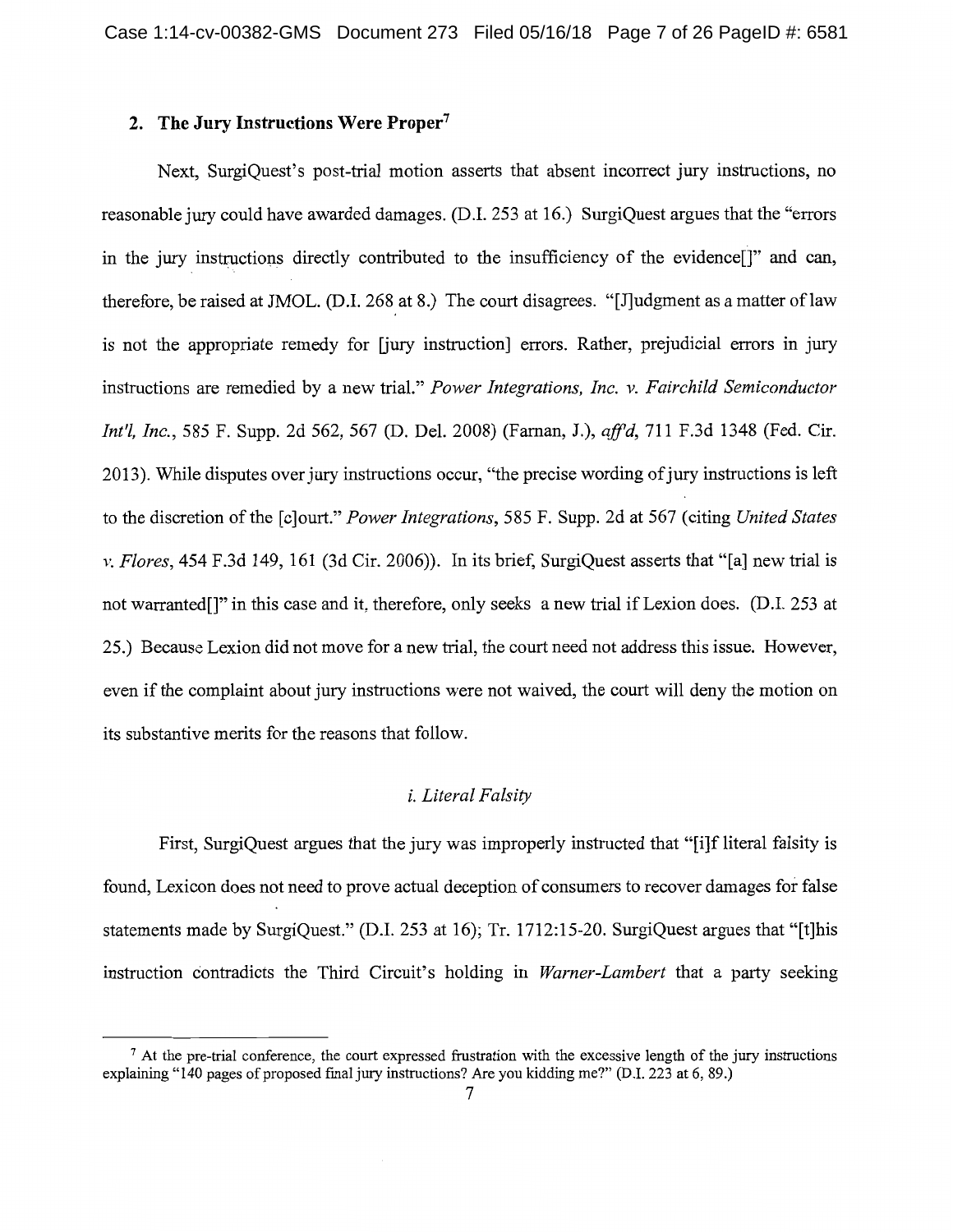monetary damages for false advertising must show customer reliance on the false or misleading statements and thus demonstrate a causal nexus between the statements and damages. *Warner-Lambert Co.,* 204 F.3d at 92; *Labware, Inc. v. Thermo Labsystems, Inc.,* 2005 WL 1541028, at \*9, 12 (E.D .. Pa. June 29, 2005); *Synygy, Inc. v. Scott-Levin, Inc.,* 51 F. Supp. 2d 570,575,577 (E.D. Pa. 1999); *Parkway Baking,* 255 F.2d at 648; *Castro! Inc. v. Pennzoil Co.,* 987 F.2d 939, 943 (3d Cir. 1993) ("[A] plaintiff must prove either literal falsity or consumer confusion, but not both.").

Prior to finalizing the instruction on literal falsity, the court exhaustively went through the parties' objections to the jury instructions at the pre-trial conference and during trial. (D.I. 223 at 51-57); Tr. 1603:11-1615.<sup>8</sup> In doing so, the court "thoroughly disagree [d] with the rather hyperbolic statement from SurgiQuest" about the false or misleading statements. (D.I. 223 at 90.) After considering the case law and parties' arguments, the court decided to use Lexion's proposal for the jury instructions as to false advertisement and confusion. *Id.* at 91-92. Nevertheless, as previously explained, Lexion presented evidence that consumers were *actually* deceived by the false statements and provided ample evidence of a causal connection between the false statements and damages.

### ii. *Proof of Actual Confusion*

Next, SurgiQuest takes issue with the court's instruction that "[e]vidence of actual[] confusion is difficult to find and even *afew* incidents may[,] therefore[,] be probative." (D.I. 253

<sup>8</sup> The court explained that it wanted to "make sure [the] whole [agreed upon instruction is] on the record" and that it does not "want there to be slippage" so the entire agreed upon instruction was read into the record. Tr. 1613:4-5, 1614:2-4. At the end of deliberations about literal falsity, both parties indicated that they were satisfied with the instruction. Tr. 1615:3-6, 1705. SurgiQuest argues that this instruction improperly eliminates the burden of proof required to prove false advertising damages. (D.I. 253 at 16.) However, there was no objection to this during trial and, regardless, there was sufficient evidence of a causal connection between the statements and harm.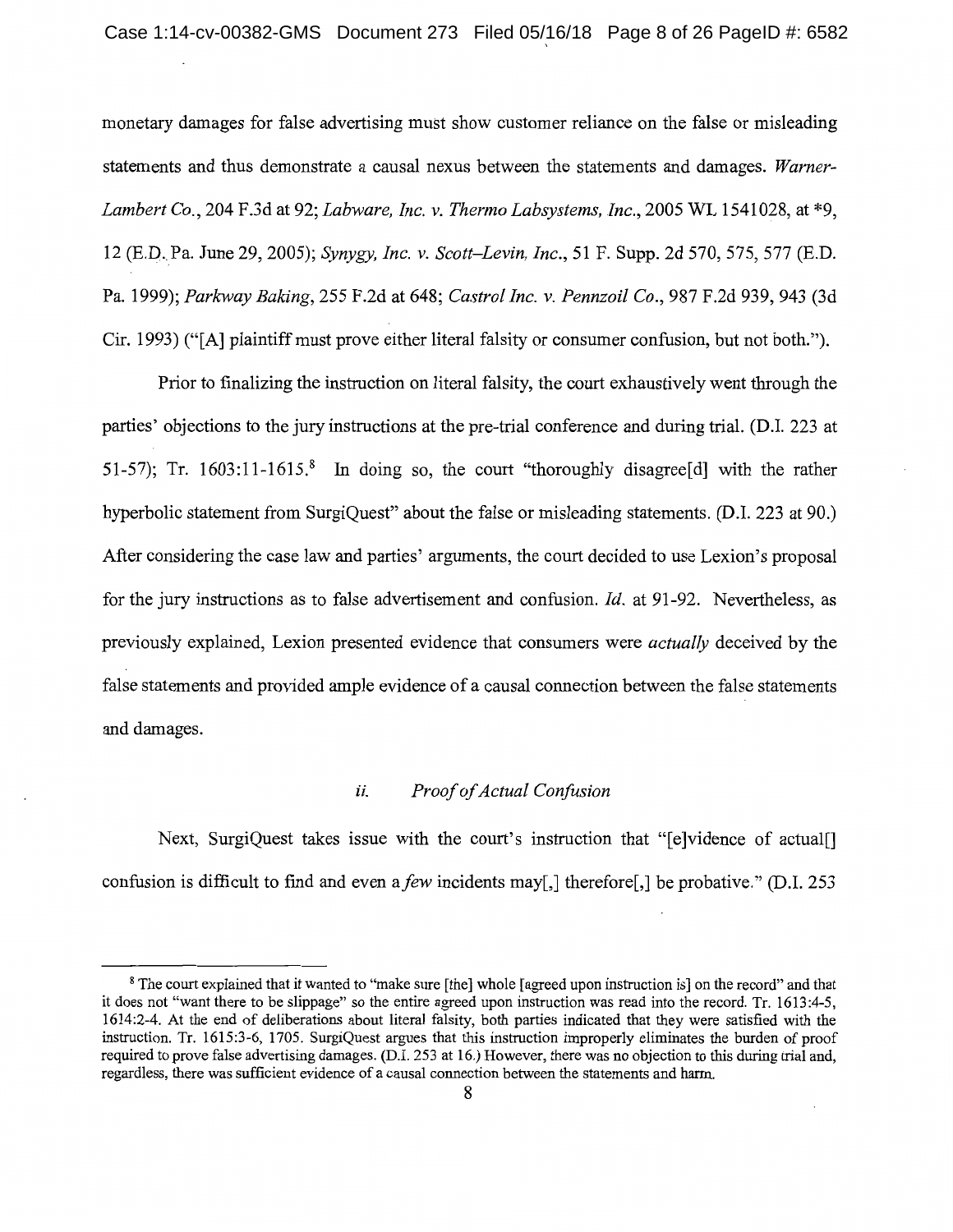at 17); Tr. 1647, 1707. SurgiQuest maintains that the Lanham Act requires proof that a substantial number of consumers were misled by the advertisements and that the court improperly relied on trademark law. (D.I. 253 at 17); *Johnson & Johnson-Merck Consumer Pharm. Co. v. Rhone-Poulenc Rorer Pharm., Inc.,* 19 F.3d 125, 129, 136 (3d Cir. 1994). The court recognizes that there is a dearth of case law explaining the proof of actual confusion requirement in the false advertising context. Tr. 1638. The court, therefore, determined that further evidence on the issue can be found in Circuit precedent in the area of trademark law. Tr. 1646-1647:13. The Third Circuit often refers to trademark law when deciding false advertising cases because both causes of action arise out of the same section of the Lanham Act. *Ferring Pharms., Inc. v. Watson Pharms., Inc.,* 765 F.3d 205, 211, n.6 (3d Cir. 2014). Courts outside of the Third Circuit have taken similar positions. *Cashmere & Camel,* 284 F.3d at 314-315; *U-Haul Int'[ Inc. v. Jartran, Inc.,* 793 F.2d 1034, 1041 (9th Cir. 1986); *Cuisinarts, Inc. v. Robot-Coupe Intern. Corp.,* 509 F. Supp. 1036, 1044 (S.D.N.Y 1981).<sup>9</sup>

Even if the instruction was not correct, the error was harmless for at least two reasons: First, while SurgiQuest's motion for JMOL concerns damages, the challenged instruction is not a damages instruction, but was given in the context of an instruction on proof of confusion necessary if a statement *was not* literally false. Tr. 1706-07. SurgiQuest has not challenged the jury's liability finding and Lexion presented evidence that SurgiQuest made literally false statements. Thus, this instruction likely had no impact on the jury's determination. (D.I. 257 at 13-14.) Second, Instruction 14 stated that:

<sup>9</sup>During the negotiations on this instruction, both parties had to convince the court that the different iterations of the instruction were appropriate as the court repeatedly stated it was "not comfortable" with the language. Tr. 1638- 44:25, 1641:20~1642:6. This continued until SurgiQuest explained it was not comfortable using a standard found in trademark law in the false advertising context because it "lower[ ed] the[] standard" from requiring proof that a substantial portion of the buying public was deceived to even a few instances are probative of confusion. Tr. 1645 :2- 25. The court explained, however, that it "[did not] think that is what it says." Tr. 1645:20.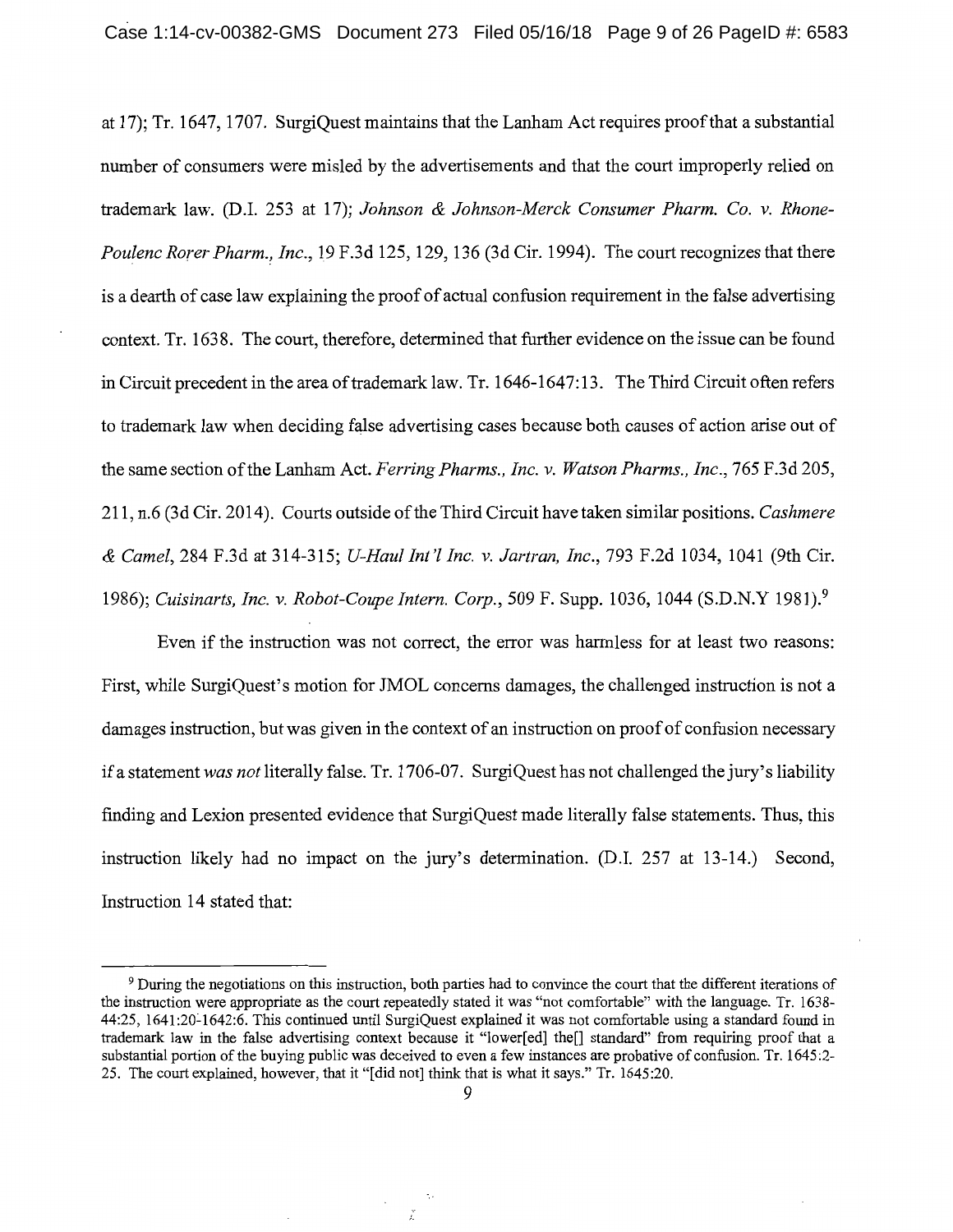For you to find that a statement is true but misleading, the party in the position of the plaintiff must show that the statement actually deceived or had the tendency to deceive a *substantial segment\_* of the audience. Put differently, if a challenged advertising statement is not literally false, *a party cannot* obtain relief under the Lanham Act by arguing how consumers could react; it must show how consumers actually do react.

Tr. 1706:18-25. Therefore, SurgiQuest's contention that the instruction on actual confusion allowed the jury to improperly use a single incident as evidence of causation of harm is inconsistent with the court's instruction.

### *iii. Presumptions of Intent*

Finally, SurgiQuest takes issue with the instruction that "[i]f a party demonstrates that the defendant has intentionally set out to deceive the public and its conduct in this regard is of an egregious nature, a presumption arises that consumers are, in fact, being deceived." (D.I. 253 at 17); Tr. 1707. Regardless, the instruction was given in the context of where the statement *was not*  literally false, which is not the case here. As previously explained, Lexion presented evidence that SurgiQuest made literally false statements, which actually deceived consumers. The presumption at issue is, therefore, not necessary to the outcome of the case. Thus, the court finds the jury instructions proper.

#### **3. Hearsay** & **Salesperson Confusion Evidence Was Properly Admitted**

Next, SurgiQuest argues that the court improperly admitted (1) hearsay evidence; and (2) salesperson confusion evidence. The court cannot agree for the reasons that follow.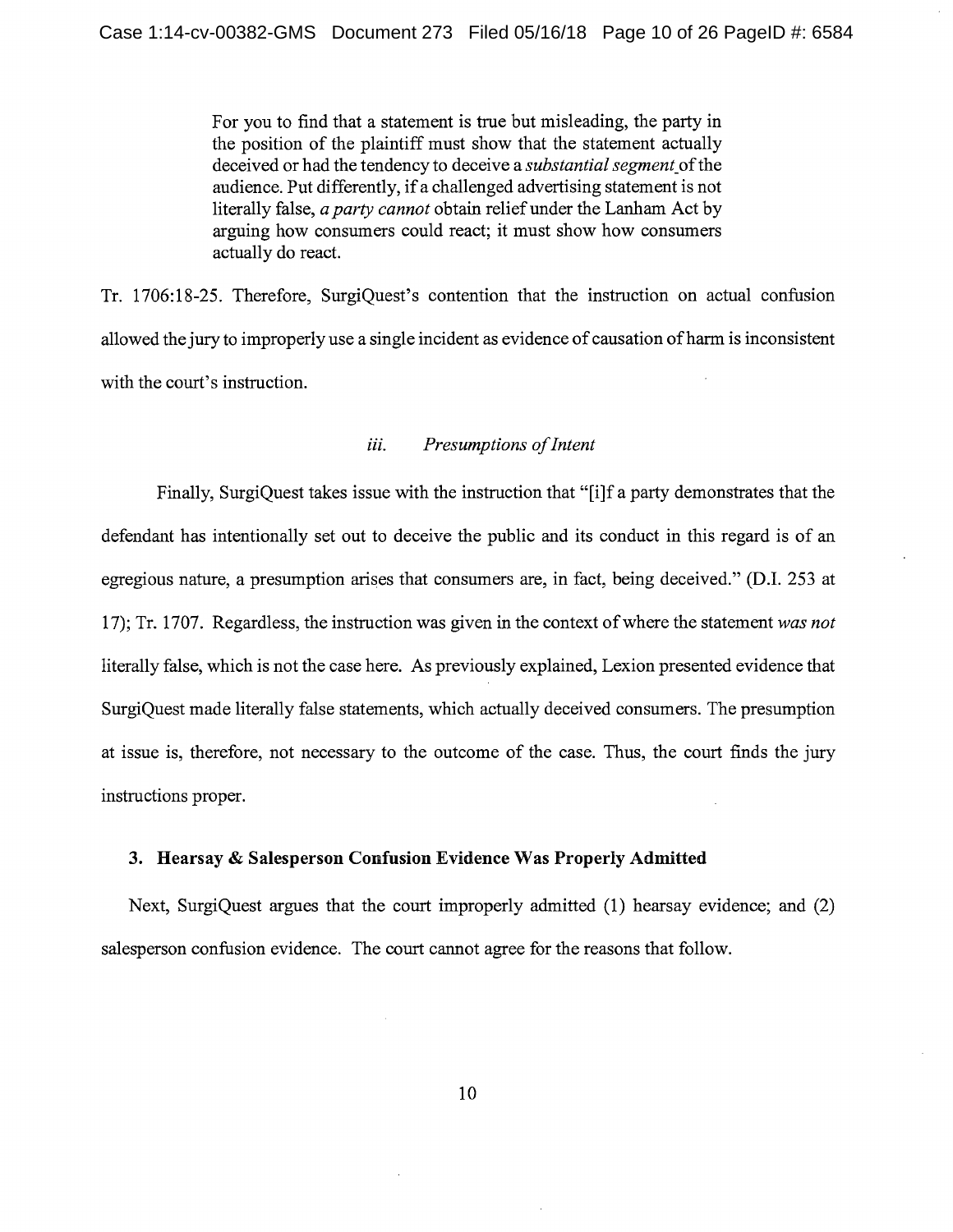### *i. Hearsay Evidence10*

Whether a disputed statement is hearsay frequently turns on purpose for which it is offered and courts have the responsibility to assess independently whether an ostensible nonhearsay purpose is valid. Fed. R. Evid. 801(c); *United States v. Sallins,* 993 F.2d 344 (3d Cir. 1993). SurgiQuest argues that the court improperly allowed Lexion sales representatives to testify about what customers told them about the AirSeal product. (D.I. 253 at 19.) The court, however, explained in detail why the evidence was not "hearsay." Tr.  $492-99$ .<sup>11</sup> For example, the court explained that Ms. Moriarty could not tell the jury that customers said "I was confused to prove customer confusion" because that is hearsay and her statements proclaiming confusion would be inherently unreliable. Tr. 496:4-9, 495:4-496:9, 20-22. The customer statements are about the capabilities of the AirSeal System, which are offered to show confusion exhibited by customers; *i.e.* that customers received a false impression about the AirSeal system. The court, therefore, finds that the statements were properly admitted.

#### *ii. Salesperson Confusion Evidence*

SurgiQuest also argues that the court erred by "admitting evidence of salesperson confusion

<sup>&</sup>lt;sup>10</sup> Once again, counsel failed to follow the clear procedures of the court. "The court has a procedure whereby attorneys are to bring evidentiary issues to the [c]ourt's attention before the issues come up at trial. Counsel notified the [c]ourt about this rather complicated issue as Ms. Moriarty was taking the stand." Tr. 493:2-6.

 $11$  The court engaged in a lengthy analysis to determine whether the testimony elicited was hearsay. Tr. 492-99. The court explained that "the first level of hearsay analysis [] concerns the underlying statements to show confusion. As the [c]ourt already noted, the relevant declarant here is the customer. If Ms. Moriarty plans to testify that customers said 'AirSeal heats and humidifies the carbon dioxide,' or "Airseal does not pull air in from the operating room into the abdomen,' then the [clourt agrees with Mr. Wille, that those statements are not hearsay. They are not offered to prove that AirSeal heats and humidifies the carbon dioxide, or that AirSeal does not pull air from the operating room into the abdomen. Instead, those statements would be offered to show circumstantial evidence of customer confusion." Tr. 494:11-23. "If, however, Ms. Moriarty plans to testify, or Mr. Wille plants to attempt to elicit testimony that customers told her something like 'I was confused,' the [c]ourt finds that those statements would have to be excluded as they would be offered for the truth of the matter asserted." Tr. 494:23-495:3.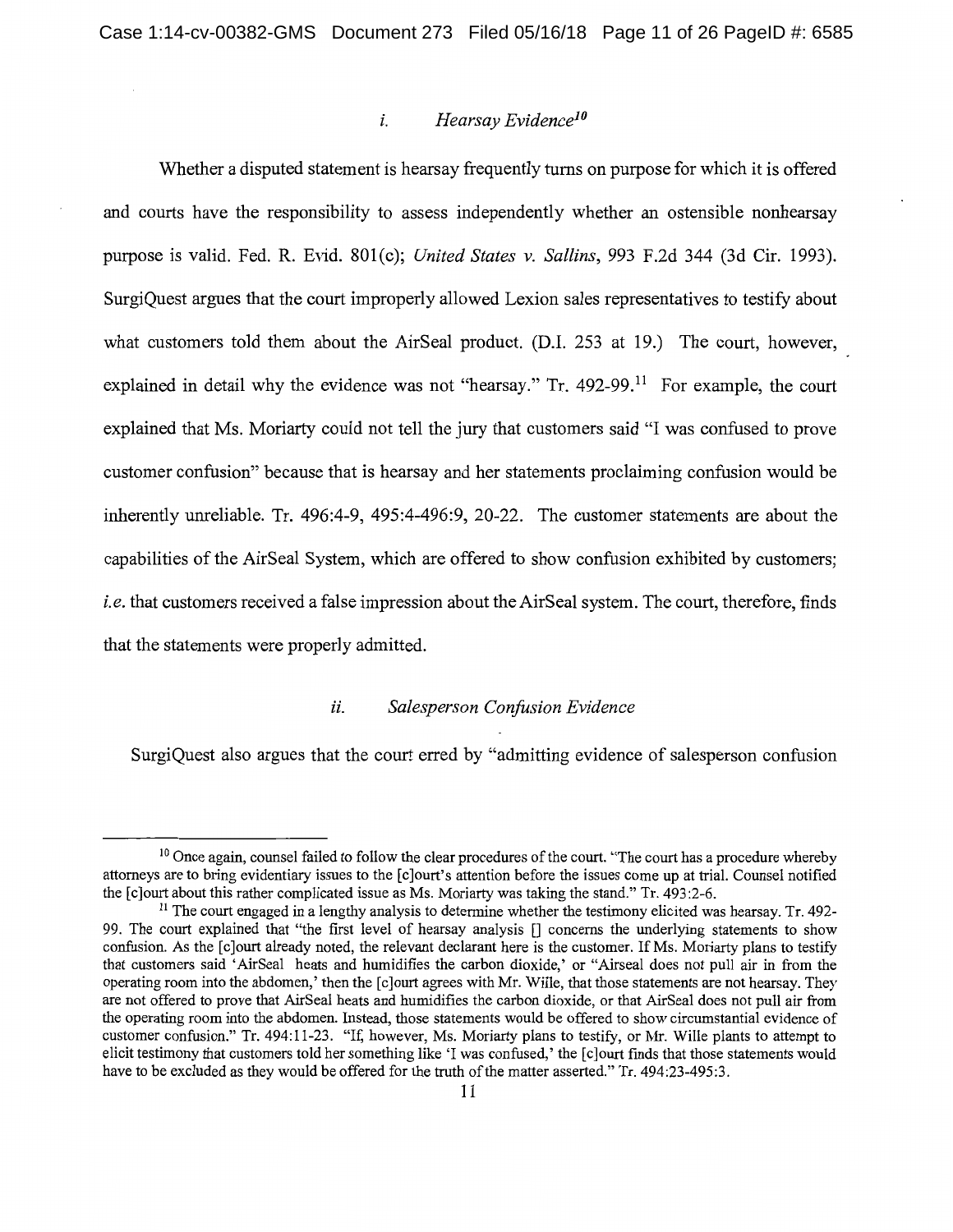and instructing the jury that salesperson deception evidence 'may be probative to establish customer or purchasing deception or other evidence."' (D.I. 253 at 20); Tr. 1707:6-7. Specifically, SurgiQuest asserts that no record evidence supported a nexus between salesperson confusion, and that the admission of deposition testimony from SurgiQuest sales representatives about their understanding of smoke filtration and air entrainment improperly allowed Lexion to substitute "salesperson confusion" evidence for actual customer reliance on the false advertising statements. (D.I. 253 at 20); Tr. 586-88. SurgiQuest argues that Lexion asked the court to admit this evidence based on a trademark case *Arrowpoint,* which applies non-purchaser confusion in a multi-factor likelihood of confusion test that is inapplicable here. *Arrowpoint Capital Corp.* v. *Arrowpoint Asset Mgmt., LLC,* 793 F.3d 313, 319-20 (3d Cir. 2015); Tr. 242:15-25. SurgiQuest argues that trademark cases are different because false advertisement cases require a showing of actual confusion caused by misleading statements. *Sandoz Pharms. Corp. v. Richardson-Vicks, Inc.*, 902 F.2d 222, 228-29 (3d Cir. 1990).<sup>12</sup>

In contrast, Lexion argues that courts have found salesperson confusion probative because salespersons are in the position to influence a purchasing decision. *Arrowpoint,* 793 F.3d at 323.13 With respect to each category of false advertising, Lexion provided evidence that salespersons across the country were confused and made false statements to customers consistent with their confusion. Thus, the jury did not need to make an inference because the salespersons made literally

<sup>12</sup> At trial, the court acknowledged, without objection, that *Arrowpoint* refers to actual confusion in the trademark context, but that courts often look to the same standard in terms of trademark and false advertising cases.<br>Tr. 242:15-243:3: *Arrowpoint*. 793 F.3d at 313.

<sup>&</sup>lt;sup>13</sup> Courts across the country have found that confusion by those selling a product may be enough to establish a tendency to deceive because if those selling a product are confused, that is evidence that the consumers, with whom the sale persons interact, will also be confused. *Telechron, Inc. v. Telicon Corp.,* 97 F. Supp. 131, 143 (D. Det. 1951); *GTFM, Inc. v. Solid Clothing, Inc.,* 215 F. Supp. 2d 273, 297 (S.D.N.Y. 2002); *Imagineering Inc. v. Van Klassens Inc.,* 53 F.3d 1260, 1265 (Fed. Cir. 1995); *Interstate Battery System v. Wright,* 811 F. Supp. 237, 243 (N.D. Tex. 1993); *Icon Enterprises Intern., Inc. v. American Products Co.,* 2004 WL 5644805, at \*15 (C.D. Cal. Oct. 7, 2004).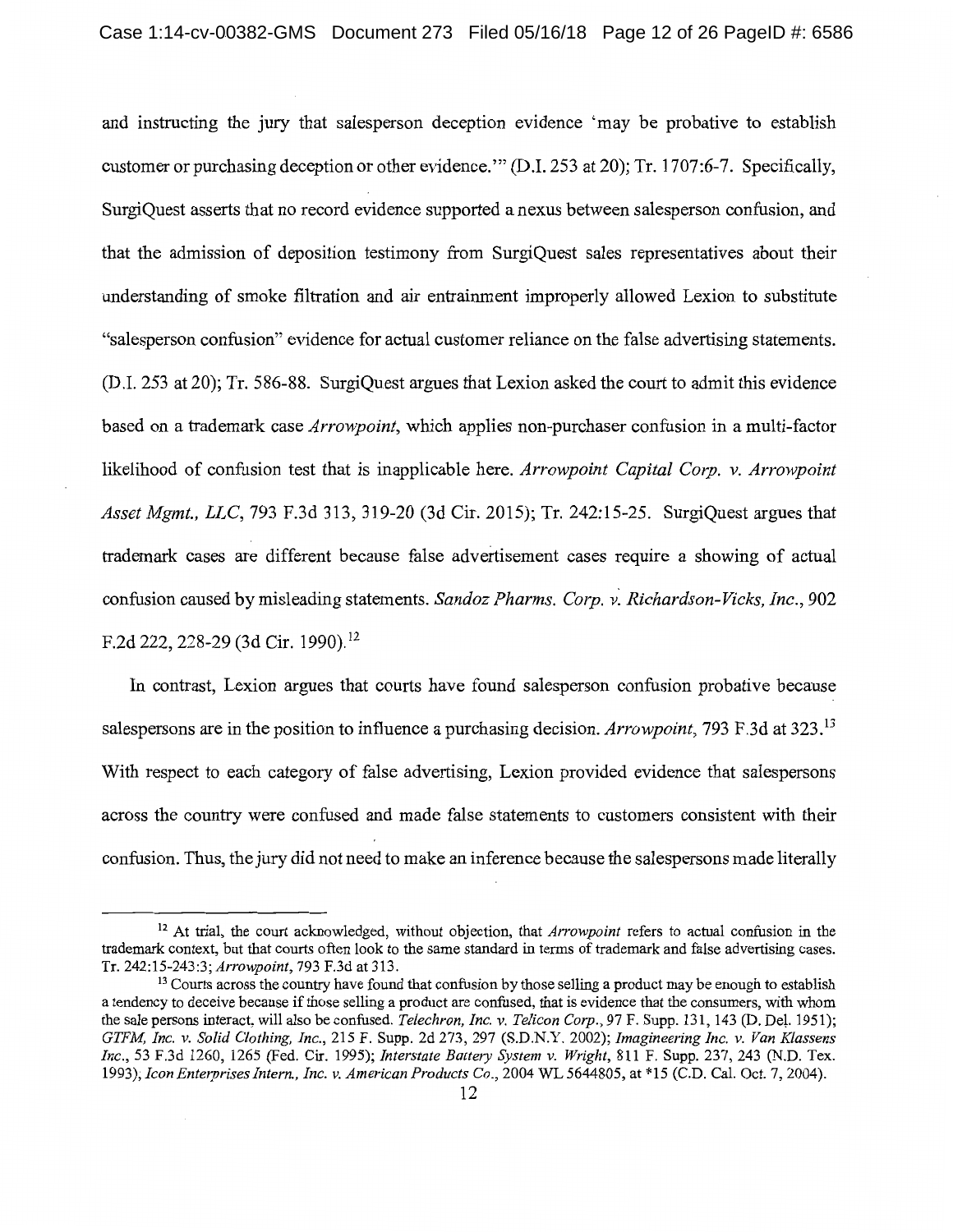false statements, thus, eviscerating the need for any inference. (D.I. 257 at 20.) The court, therefore, finds the jury's award of monetary damages was proper.

#### **iv. Punitive Damages14**

Next, SurgiQuest moves for judgment as a matter of law on punitive damages. Punitive damages are ordinarily reserved for the trier of fact. *Jardel Co. v. Hughes,* 523 A.2d 518, 527 (Del. 1987). Punitive damages are recoverable under Delaware law when the defendant's conduct exhibits a wanton or willful disregard for the rights of the plaintiff. *Cloroben Chem. Corp. v. Comegys,* 464 A.2d 887, 891 (Del. 1983). For conduct to be wanton or willful, it must reflect a conscious indifference or an "I don't care" attitude. *Id*. Punitive damages serve a dual purposeto punish wrongdoers and to deter others from similar conduct. *Jardel,* 523 A.2d at 529 (a jury finding of intentional or recklessly engaging in unfair competition supports an award of punitive damages under Delaware law). The penal aspect and policy considerations require that punitive damages be imposed only after a close examination of whether the defendant's conduct was outrageous because of an evil motive or reckless indifference to the rights of others. *Id.* The defendant's decision must be more than wrong; it must result from a conscious indifference to the decision's foreseeable effect and the defendant must foresee that his unacceptable conduct threatens particular harm to the plaintiff. *Id.; Wooleyhan v. Cape Henlopen School Dist.,* 2011 WL 1875710 (D. Del. May 17, 2011). <sup>15</sup>

<sup>&</sup>lt;sup>14</sup> Punitive damages are not recoverable under the Lanham Act. As such, both parties agree that punitive damages fall under state law since they only attach to the unfair competition claim. (D.I. 253 at 22.) The cases SurgiQuest cites in its brief with regard to punitive damages are either not binding to the court or dealing with different areas of law such as Title IV discrimination. Here, the jury returned a verdict finding willful and wanton conduct. The<br>Verdict form said "please enter the amount of punitive damages, if any, you have chosen to award." (D.

<sup>&</sup>lt;sup>15</sup> Lexion argues that SurgiQuest applies an improper legal standard by relying on *Inter Med. Supplies* because the multi-factor test does not concern the issue of whether punitive damages were properly awarded, but rather, adjusted. (D.I. 257 at 20-21); *Inter Med. Supples v. EBI Med. Sys., Inc.,* 181 F.3d 446,467 (3d Cir. 1999).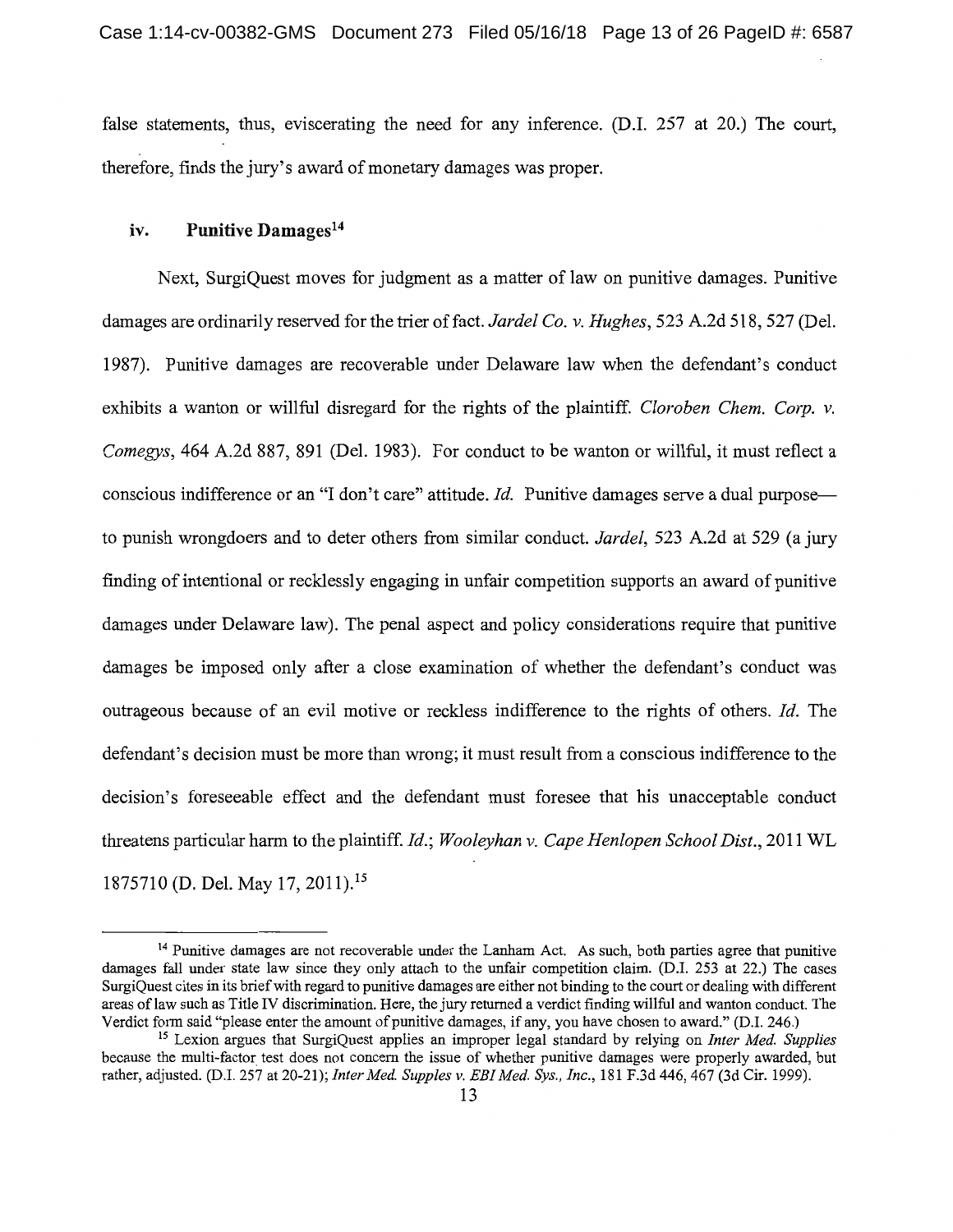SurgiQuest argues that no reasonable jury could find that Lexion presented substantial evidence that SurgiQuest intentionally or reckless interfered with Lexion's business relationships with third parties in an egregious, evil or outrageous manner. (D.I. 253 at 22-23, 25); *Laugelle v. Bell Helicopter Textron, Inc.,* 88 A.3d 110, 125 (Del. Super. 2014). According to SurgiQuest, Lexion provided little to no evidence of how, if at all, the statements deceived customers, particularly given the disclosures about the product to the Food and Drug Administration ("FDA") and in the Instructions for Use ("IFU") provided to customers. Tr. 1029, 1122-24. SurgiQuest argues that most of the statements were isolated incidents, from a handful of sales representatives to a very limited number of customers. Tr. 586-88, 603, 638-39, 652, 654.

In contrast, Lexion argues that the record adequately supports an award of punitive damages because the jury found that SurgiQuest intentionally or recklessly engaged in unfair competition, which is sufficient to support a finding of punitive damages under Delaware law. *Jardel,* 523 A.2d at 529; (D.I. 249); (D.I. 257 at 20.) SurgiQuest's Rule 50(b) motion does not ask the court for a remittitur of damages, but rather requests that the court set aside the verdict in its entirety by requesting the court adjust the award to \$0, which is effectively asking the court to set aside the jury verdict. (D.I. 257 at 21); (D.I. 268 at 14.) Additionally, the jury heard evidence about statements made regarding (1) heat and humidity; (2) air; and (3) smoke that support the award of punitive damages.

First, the jury heard evidence that Lexion's Insuflow device heats and humidifies gas so it is delivered at near body temperature and is nearly saturated to reduce hypothermia by preventing the removal of moisture from the patient. Tr. 157,402. In 2010, SurgiQuest told the FDA that the AirSeal System removed moisture from the patient and keeps tissues moist. (D.I. 257 at 21.) When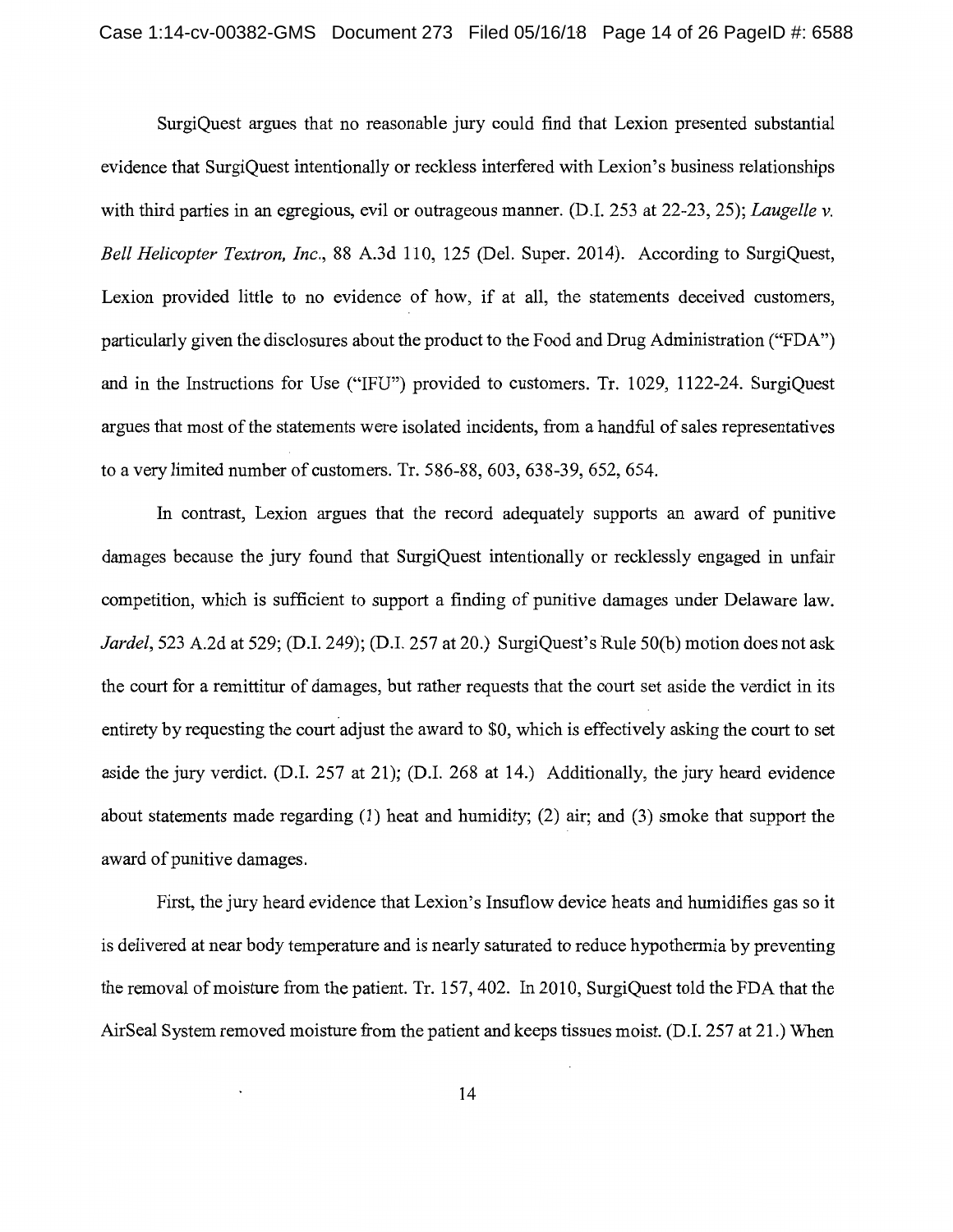SurgiQuest launched the AirSeal System, it instructed its sales representatives that AirSeal did "essentially the same thing" as Lexion's Insuflow system. (D.I. 257 at 22.) SurgiQuest did humidity tests in 2012, and its engineer Ralph Stearns concluded that the AirSeal "dehydrates the abdominal cavity ... chilling the patient," which is the exact opposite of Insuflow. (D.I. 257 at 22); Tr. 400-01, 647-48. After SurgiQuest's Chief Executive Officer ("CEO") and head of marketing learned about the test results, Lexion argues that SurgiQuest still instructed its sales representatives to state that AirSeal performed essentially the same function as Insuflow. (D.I. 257 at 122.)

Second, Lexion asserts that SurgiQuest knew by 2010 that AirSeal would suck air into the abdomen and by 2012, SurgiQuest's CEO knew from internal testing that the abdomen could be filled with as much as 70% air. DTX-78 at SQ38050; JTX-7 at SQ41793, 798. The engineering specifications for the product also revealed that gas, and thus smoke when present in the abdomen, would leak right out of the trocar. Tr. 686. Regardless, SurgiQuest called its product an "AirSeal" despite their knowledge that the AirSeal did not preclude the passage of fluids. For decades surgeons knew that trocars had seals which, in the words of SurgiQuest's expert's patent, "preclude the passage of fluids." Tr. 1419-20. According to Lexion, SurgiQuest knowingly and falsely claimed that the AirSeal maintained stable pneumoperitoneum when they previously advertised that this meant no gas could escape during a procedure. (D.I. 257 at 23.)

Lexion also asserts that SurgiQuest went out of its way to conceal the truth by training its sales representatives that the AirSeal did not suck air into the abdomen and that gas and smoke did not escape from the AirSeal trocar due to the "AirSeal" functionality. Tr. 286-87, 587-88, 591, 663- 64, 789-90. When customers made inquiries, the sales representative did demonstrations to show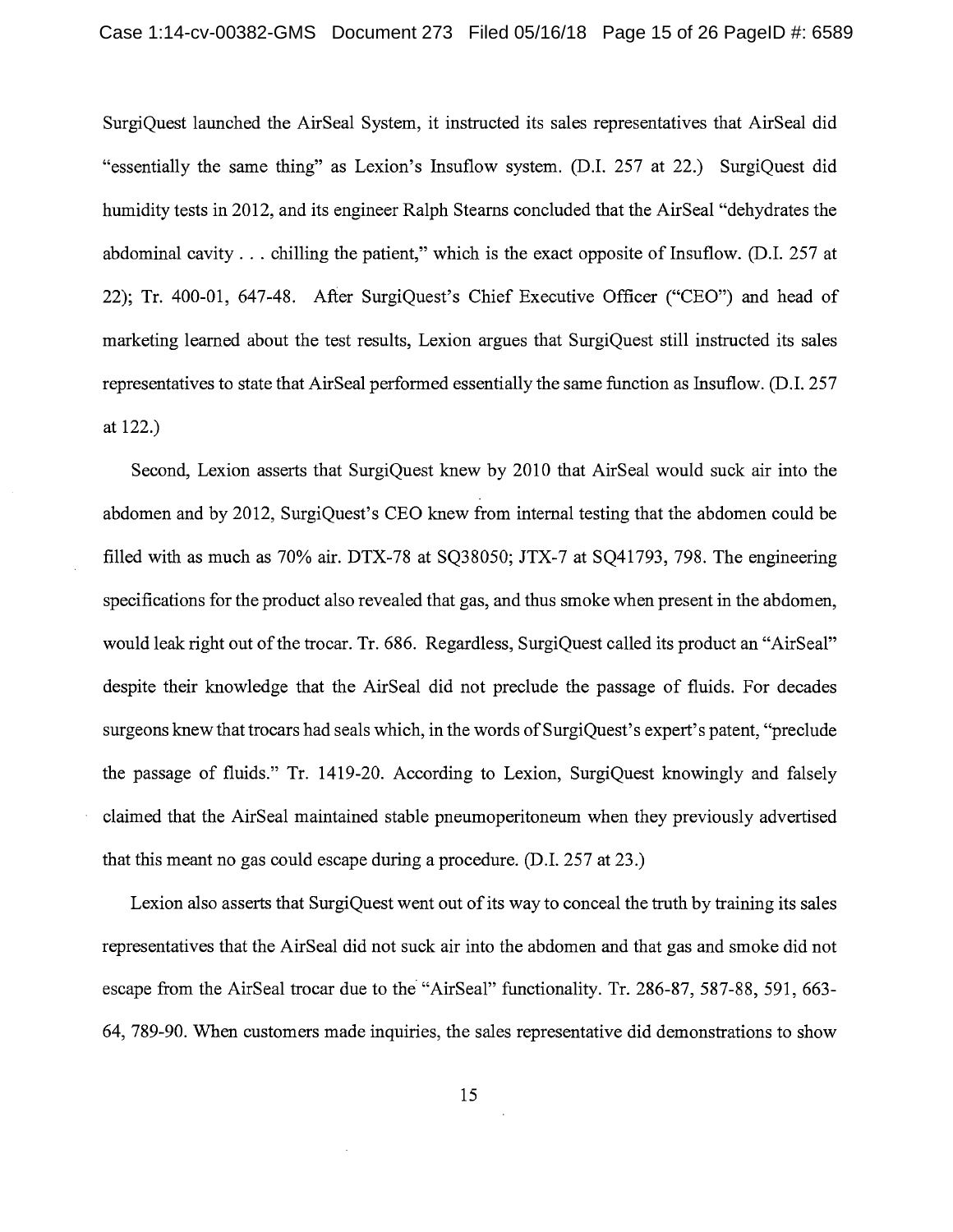that no air could get sucked into the abdomen. *Id.* at 574, 591, 607-08, 610-15, 643-45. Evidence at trial suggested that SurgiQuest concealed the truth from consumers because they knew the AirSeal capability was an important selling point and if they told the truth there would be "doctors that look at you like you just ran their mother over in a car" and it would lead to a decline in sales. Tr. 672, 799, 811. SurgiQuest knew that when Stryker backed out of a potential acquisition of SurgiQuest, calling the air entrainment issue a "serious problem," that their sales numbers would be much less if people knew the truth. DTX-168 at SQ58576. Stryker was concerned about subcutaneous emphysema and SurgiQuest knew that air could exacerbate subcutaneous emphysema. Tr. 689, 1145. Altering the concentration of carbon dioxide gas in the abdomen is "typically undesirable for the safety of the patient." DTX-1 at 2:51-58. Beyond increasing the impact of subcutaneous emphysema, pneumothorax, and pneumomediastinum, air may increase the risk of infection and the risk of a fire or explosion. Tr. 834-35, 1087; (D.I. 257 at 24.)

Finally, Lexion asserts SurgiQuest knew that smoke could escape through the top of the trocar and that the filter it was using regarding surgical smoke was a particle filter that could not filter out toxic and carcinogenic gasses. Tr. 1151, 1131-32. Regardless, evidence showed that SurgiQuest trained its sales representatives that AirSeal removed carcinogenic gasses from the smoke. Tr. 774, 1349-50. SurgiQuest advertised that AirSeal provided "smokeless laparoscopy," and that surgeons and operating personnel were protected from the danger of surgical smoke, while knowing this was false. Tr. 654, 773. According to Lexion, the falsehoods jeopardized safety of both the patient and the operating room staff and this course of conduct exceeds the standard of egregious, intentional conduct for which punitive damages may be awarded. (D.I. 257 at 24-25.)

Because Lexion presented sufficient evidence at trial to support a conclusion that punitive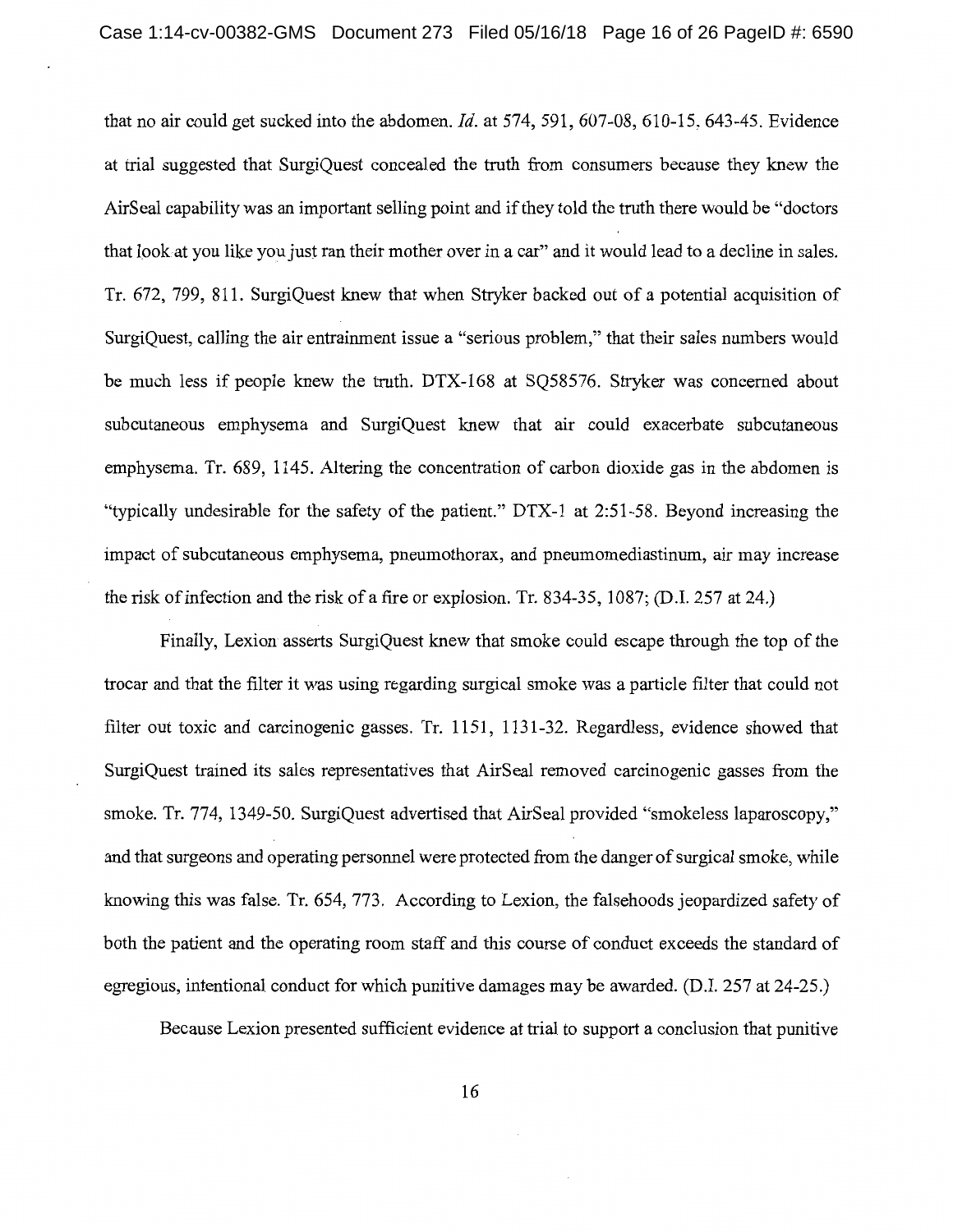damages were warranted and the jury concluded that SurgiQuest intentionally or recklessly engaged in unfair competition, the court concludes that the evidence at trial was sufficient to support a verdict awarding Lexion punitive damages.

#### **v. Lexion's Motions**

Lexion filed five post-trial motions that remain pending: A motion for permanent injunction, disgorgement of profits, attorney's fees, prejudgment interest, and post-judgment interest. (D.I. 256.) The court will grant the motion for postjudgment interest and deny the remaining four motions.

#### **1. Permanent Injunction**

SurgiQuest argues that the trial evidence does not support a permanent injunction. (D.I. 258 at 3.) A plaintiff may obtain a permanent injunction by demonstrating (1) it has suffered an irreparable injury; (2) that remedies at law are inadequate to compensate for that injury; (3) that the balance of hardships favors a remedy in equity; and ( 4) that the public interest would not be disserved by an injunction. *eBay, Inc. v. MercExchange, LLC,* 547 U.S. 388,391 (2006); *Perring Pharm.,* 765 F.3d at 205. In the context of false advertising, to prove the need for an injunction, the irreparable harm must have a nexus to the false advertising statements. *Warner-Lambert,* 204 F.3d at 93; *Novartis Consumer Health, Inc. v. Johnson & Johnson-Merck Consumer Pharm. Co.,*  290 F.3d 578, 595 (3d Cir. 2002). The court will address each factor in turn.

#### *i. Injury Suffered & Remedies at Law to Compensate for Injwy*

The court will address the first two factors-injury suffered and remedies at law to compensate for injury-together. Lexion argues that it is irreparably harmed regardless of which false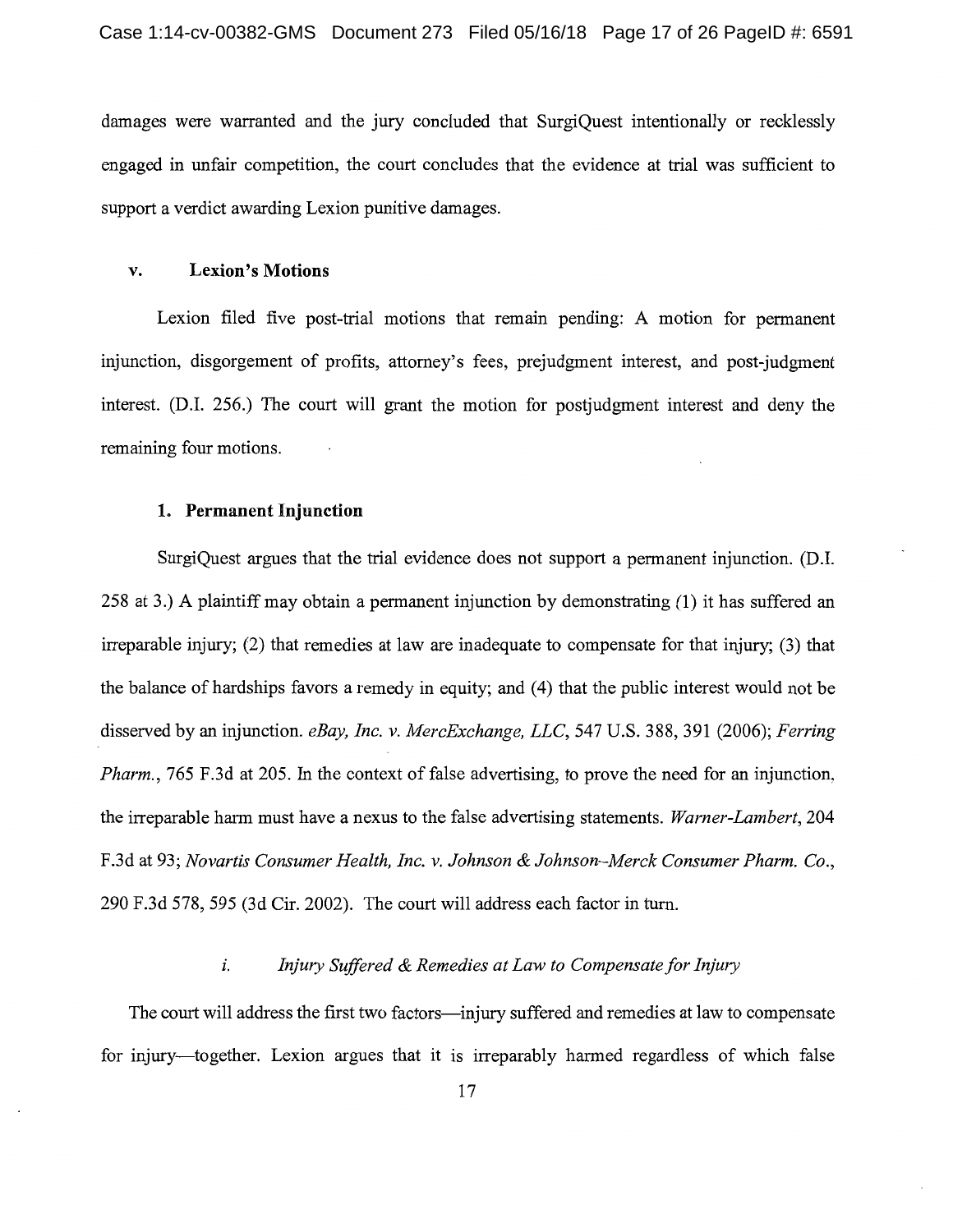advertising statements made by SurgiQuest impacted a purchasing decision because, either way, it has lost market position while Plaintiff has gained market position. Tr. 751; (D.I. 256 at 2.) According to Lexion, loss of market share alone is sufficient evidence of irreparable harm not compensable by monetary damages. *Novartis,* 290 F.3d at 596 (discussing preliminary injunctions); (D.I. 256 at 2.) Lexion asserts that damages are an inadequate remedy due to the change in market position because it is impossible to determine how much it has been damaged (1) by having to spend time trying to regain accounts that would not have been lost in the absence of false advertisement; (2) due to the opportunity cost of spending time trying to regain lost accounts versus developing new ones; and (3) because owners of the AirSeal System may choose to keep using the product instead of returning to Defendant's product since they have spent a considerable amount of money purchasing the AirSeal System. (D.I. 256 at 2.)

SurgiQuest argues that Lexion's brief ignores the requirement that the irreparable harm must be caused by the false advertisement statements. *See Warner-Lambert,* 204 F.3d at 93; (D.I. 258 at 3.) SurgiQuest argues that the "incompatibility of Lexion's products with other products on the market (including SurgiQuest's) may decrease Lexion's sales, but this has nothing to do with false advertising." *Toro Co. v. Textron, Inc.,* 499 F. Supp. 241, 254 (D. Del. 1980); (D.I. 258 at 8.) SurgiQuest argues that because the jury found that it did not violate the Delaware Deceptive Trade Practices Act, which requires that there be a pattern of deceptive conduct not merely isolated statements or conduct, that the statements cannot be the cause of on-going or irreparable harm. Tr. 1710; 1782:18-21; (D.I. 258 at 9.) The court agrees. Because the statements are not the cause of on-going harm, the court finds that these factors weigh against an injunction.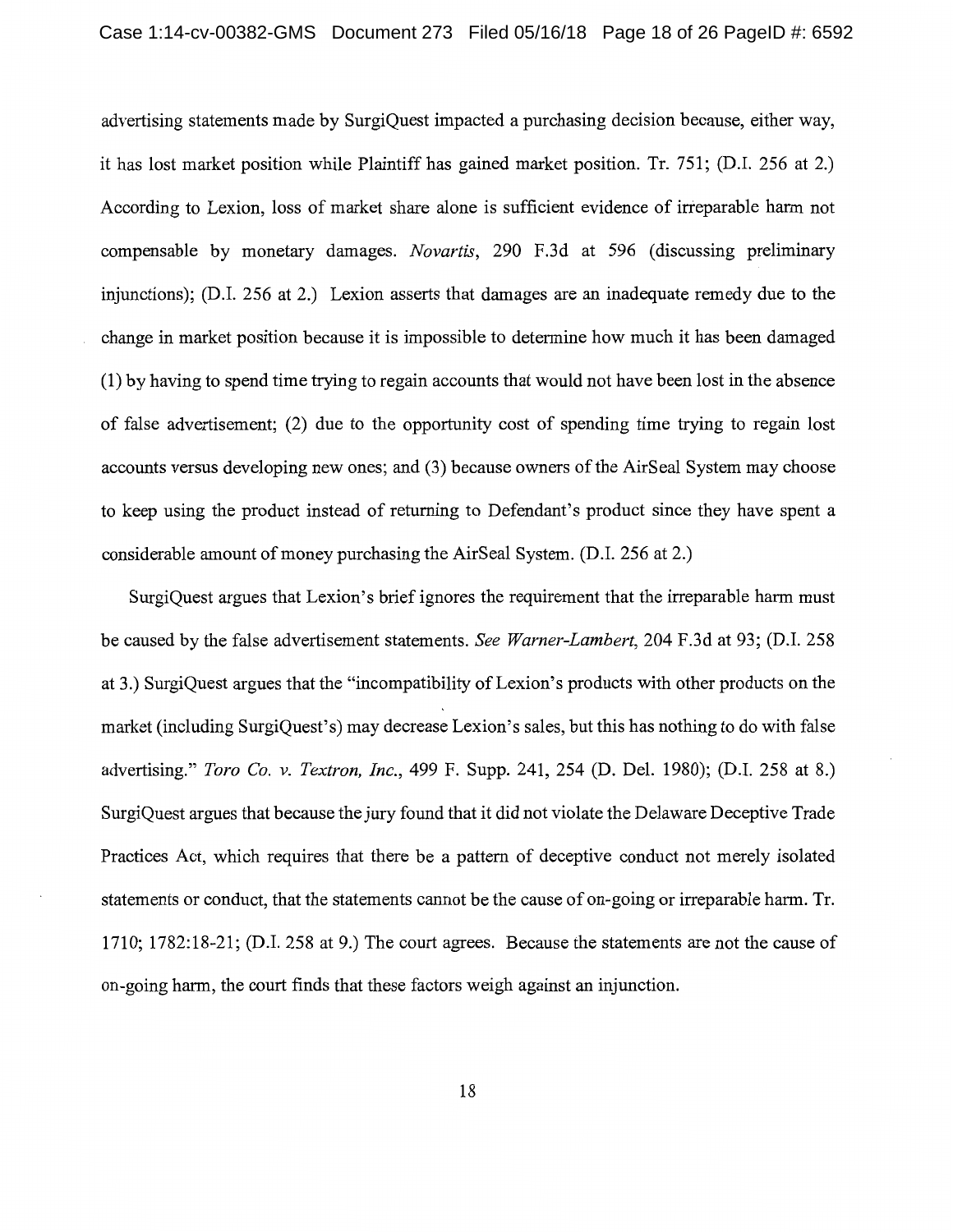#### *ii. Balance of Hardships*

Lexion asserts it has faced declining sales in the marketplace for several years while Plaintiff faces little hardship and, therefore, SurgiQuest should conform its advertising so that it is not misleading. (D.I. 256 at 4.) *Groupe SEB USA, Inc. v. Euro-Pro Operating,* LLC, 774 F.3d 192, 204 (3d Cir. 2014); *Opticians Ass'n. v. Independent Opticians,* 920 F.2d 187, 197 (3d Cir. 1990). Conversely, SurgiQuest argues that enjoining the use of the tradename "AirSeal" would require CONMED to change the registration of the device with government agencies, including the FDA, and change the marketing of all of the products it has sold and distributed. Tr. 1122-23; (D.I. 258 at 10-11.) While SurgiQuest has registered and used the tradename "AirSeal" since 2009, Lexion did not plead any claims on this tradenameuntil 2016, nor any damages before 2013. *Id.* The only hardship Lexion identifies in its brief is its declining sales and purported irreparable harm in the marketplace. *Id.* This factor, thus, weighs against an injunction.

#### *iii. Public Interest Factor*

Lexion argues "the public interest is served by preventing customer confusion or deception." *Osmose, Inc. v. Viance,* LLC, 612 F.3d 1298, 1321 (11th Cir. 2010); *Opticians Ass 'n.,* 920 F.2d at 197-98. According to Lexion, the false advertising impacts safety of patients and the operating room staff, and is, therefore, a public interest in having informed surgeons regarding the truth about medical devices so they can protect themselves and patients. (D.I. 256 at 5.) SurgiQuest argues that the public interest would be disserved by an injunction because prominent laparoscopic surgeons in top United States hospitals use AirSeal. Tr. 873-77, 1005, 1009, 1169, 1240; (D.I. 258 at 12.) An injunction could impact the surgical community's access to the insufflators, trocars and tubing, which could impact the quality of laparoscopic surgeries, including robotic surgeries that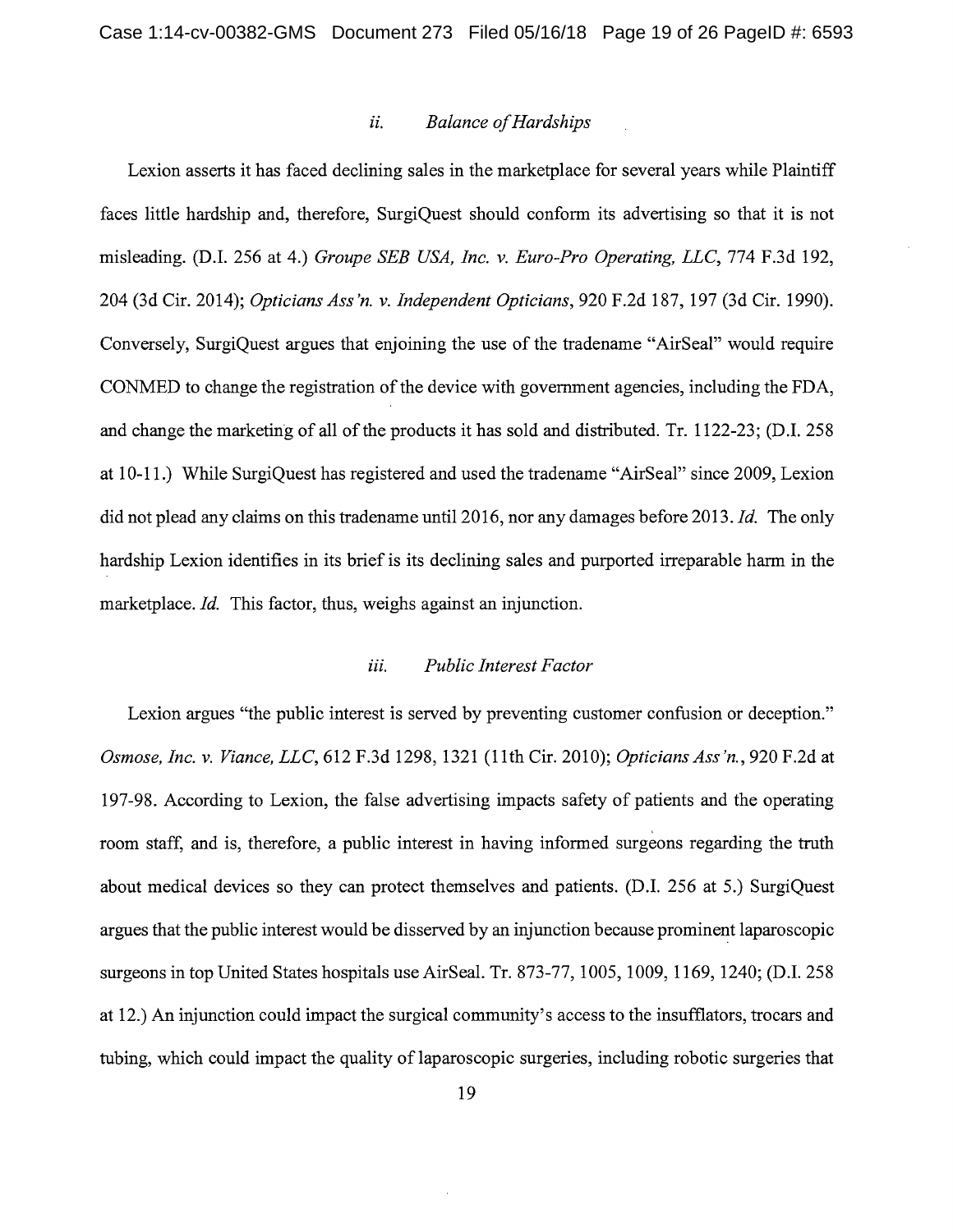are performed with the AirSeal each day. (D.I. 256 at 5.) According to SurgiQuest, there is a dearth of evidence that consumers were confused or deceived by any of the statements included in Lexion's motion. Tr. at 421-23, 477-79, 617,737,922, 982-85, 1601. Because surgeons across the country are using both products, the court finds this factor weighs against a permanent injunction. The court, therefore, denies the motion for a permanent injunction.

### **2. Disgorgement of Profits**

The Lanham Act permits disgorgement of the defendant's profits where it does not result in a double recovery to the plaintiff. 15 U.S.C. § l 117(a); *Calloway Gold Co. v. Slazenger,* 384 F. Supp. 2d 735, 740-41 (D. Del. 2005). The Third Circuit has outlined three independent rationales pursuant to which the court may award disgorgement of profits: (1) unjust enrichment; (2) damage; or (3) for deterrence purposes. *Barifo Buddies, Inc. v. Renosky,* 399 F.3d 168, 177-78 (3d Cir. 2005). "These rationales are stated disjunctively; any one will do." *Id.* The Third Circuit evaluates the following factors set out in *Banjo Buddies* in determining whether disgorgement is an appropriate equitable remedy in a Lanham Act case: "(1) whether the defendant had the intent to confuse or deceive, (2) whether sales have been diverted, (3) the adequacy of other remedies, (4) any unreasonable delay by the plaintiff in asserting his rights, ( 5) the public interest in making the misconduct unprofitable, and (6) whether it is a case of palming off. *Banjo Buddies*, 399 F.3d at 175.<sup>16</sup> The court will address each factor in turn.

The first factor, intent to confuse or deceive, weighs in favor of disgorgement. The jury found that SurgiQuest intentionally or willfully made a false advertising statement, and intentionally or

<sup>&</sup>lt;sup>16</sup> The sixth factor-whether it is a case of palming off-is not applicable to false advertising. (D.I. 256 at 8); *Banjo Buddies,* Inc., 399 F.3d at 175.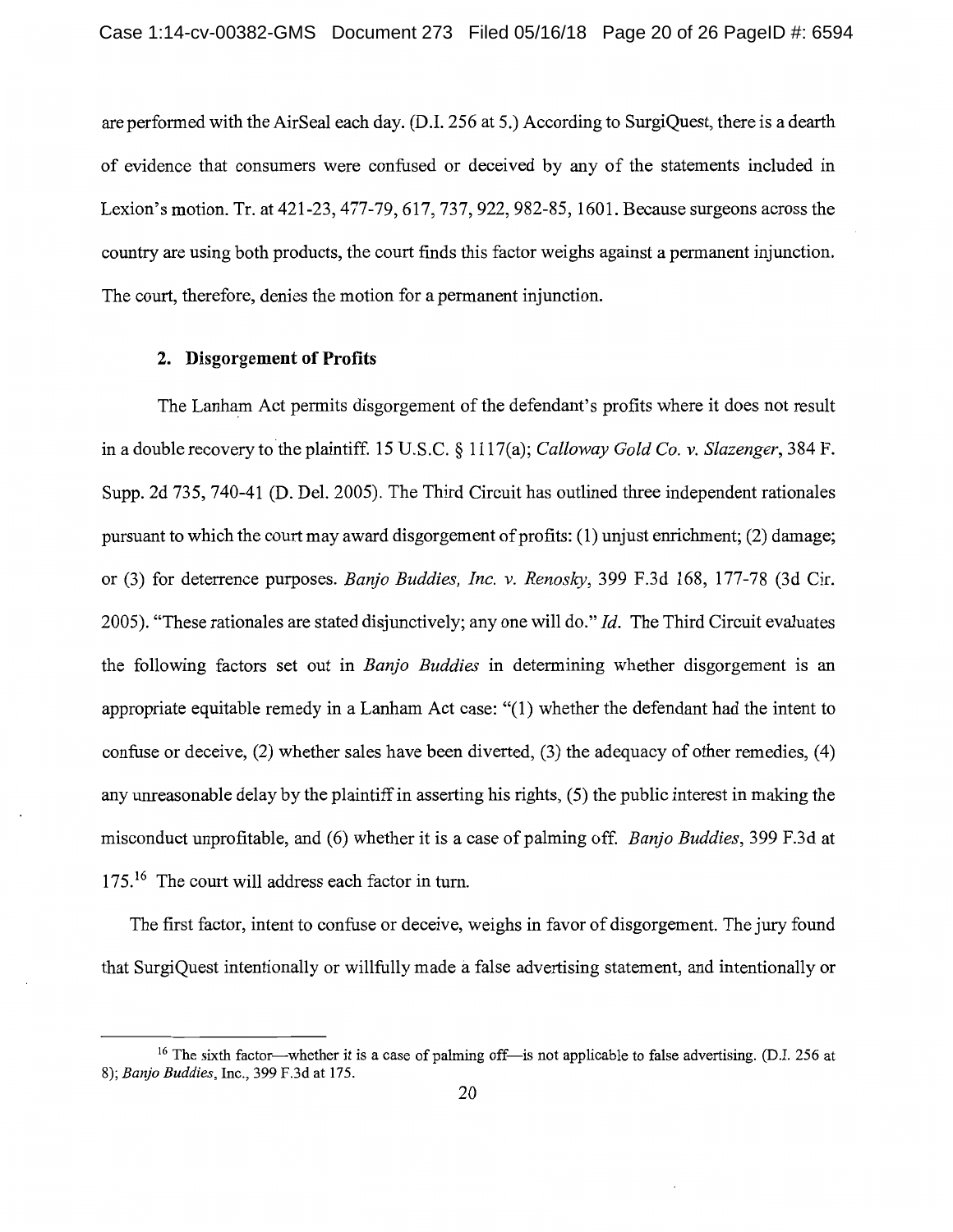recklessly engaged in unfair competition. (D.I. 256 at 8.)

The second factor, diversion of sales, weighs against disgorgement. Lexion asserts that since the false advertising began, its sales have declined while SurgiQuest's have increased. (D.I. 256 at 8.) According to Lexion, sales representatives testified that it lost accounts when the customer was led to believe that the product heated and humidified or did not allow air to be sucked into the abdomen. Tr. 291-93, 304-05, 502-07; (D.I. 256 at 8.)

In contrast, SurgiQuest argues that the record does not support a finding of any causal connection between sales lost by Lexion and SurgiQuest's statements presented at trial. Lexion's trial evidence showed a wide variety of reasons completely independent of SurgiQuest, such as cost, contracts, product failures and surgeon preference that contributed to Lexion's declining revenues. (D.I. 258 at 18.) Moreover, Lexion's argument of incompatibility between Lexion and SurgiQuest products is a legitimate and lawful business fact, which cannot support damages or a theory of diverted sales for false advertising. *Toro Co.,* 499 F. Supp. at 254; *Accenture Glob. Servs. GMBH v. Guidewire Software Inc.,* 581 F. Supp. 2d 654, 666 (D. Del. 2008). Testimony from both Lexion and SurgiQuest witnesses demonstrated that the selection of which device to use was a matter of surgeon preference. Tr. 732-37, 874-75, 881,906.

The third factor, adequacy of other remedies, weighs against disgorgement. Lexion argues that while it was able to show that sales have been diverted, proving the extent of the damages is difficult because many customers do not tell Lexion why they switched products and deposing each customer is impractical. (D.I. 256 at 8.) According to Lexion, it is, therefore, impossible to measure the impact on Lexion of customers switching to SurgiQuest and having the sunk cost of the Airseal IFS. (D.I. 256 at 8-9.) Lexion argues it will be difficult to get these customers back and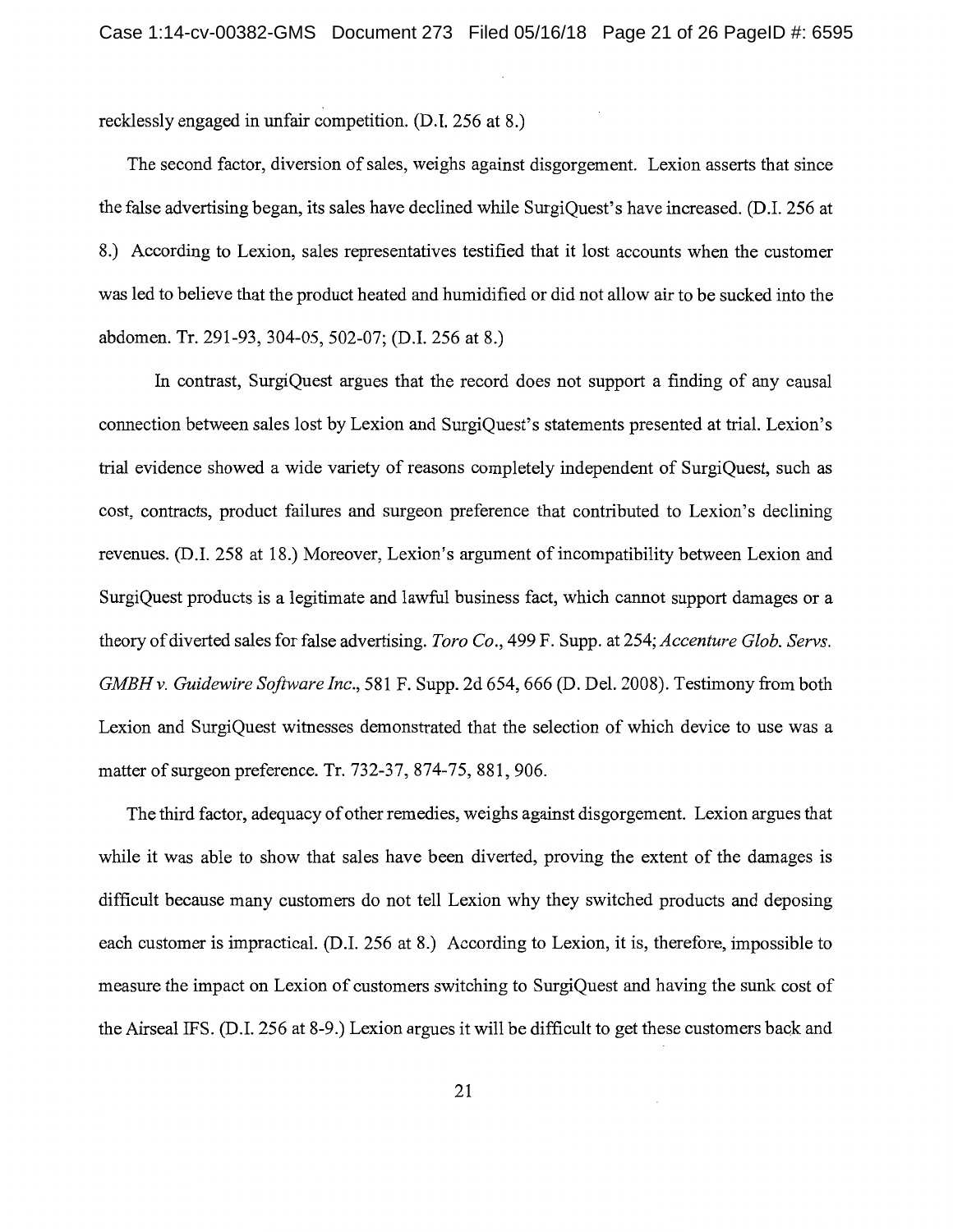that such uncertainty justifies disgorgement. *Merck Eprova AG v. Gnosis S.p.A.,* 901 F. Supp. 2d 436,460 (S.D.N.Y. 2012) (awarding increased profits because a profits award cannot fully capture the loss of market share, customer loyalty, and potential customers), *aff'd* 760 F.3d 247 (2d Cir. 2014); (D.I. 256 at 8.)

SurgiQuest argues, that to the extent any damages are due, the jury's award has provided Lexion with an adequate remedy. Lexion argued lost profits as a remedy and never argued to the jury that this would be inadequate compensation. Lexion's corporate management admitted that it never achieved more than a 4-5% market share over the entire lifetime of the products, even when SurgiQuest was not on the market. Tr. at 208, 741. Its own CMO admitted that only 1-2% percent of surgeons even want the heated and humidified gas that Lexion's accessories provide. *Id.* at 1424. Lexion argued to the jury that despite these facts, it should reap 95% of SurgiQuest's revenue as damages. The jury disagreed.  $(D.I. 258$  at  $18-19$ .

The fourth factor, unreasonable delay by Plaintiff in asserting his rights, weighs against disgorgement. While Lexion wrote a letter to SurgiQuest when it became aware of the false advertising, the court finds that it delayed in filing several years. Tr. 164-66; (D.I. 258 at 9.) Lexion did not plead any false advertising claims concerning air entrainment (including the trademark AirSeal) or smoke statements until May 2016, more than 2 years after the litigation commenced. (D.I. 158.) Yet Lexion argued at trial that SurgiQuest's false statements began at least as early as 2012, and even relied on information publicly available in 2009-2010. Tr. 164; *Id.* at 1119. Lexion points to a letter it wrote in 2012 as evidence of lack of delay, but this letter has nothing to do with air or smoke statements and points only to a single statement on SurgiQuest's website about heat and humidity concerning shoulder pain-one that Lexion did not raise at trial as false advertising.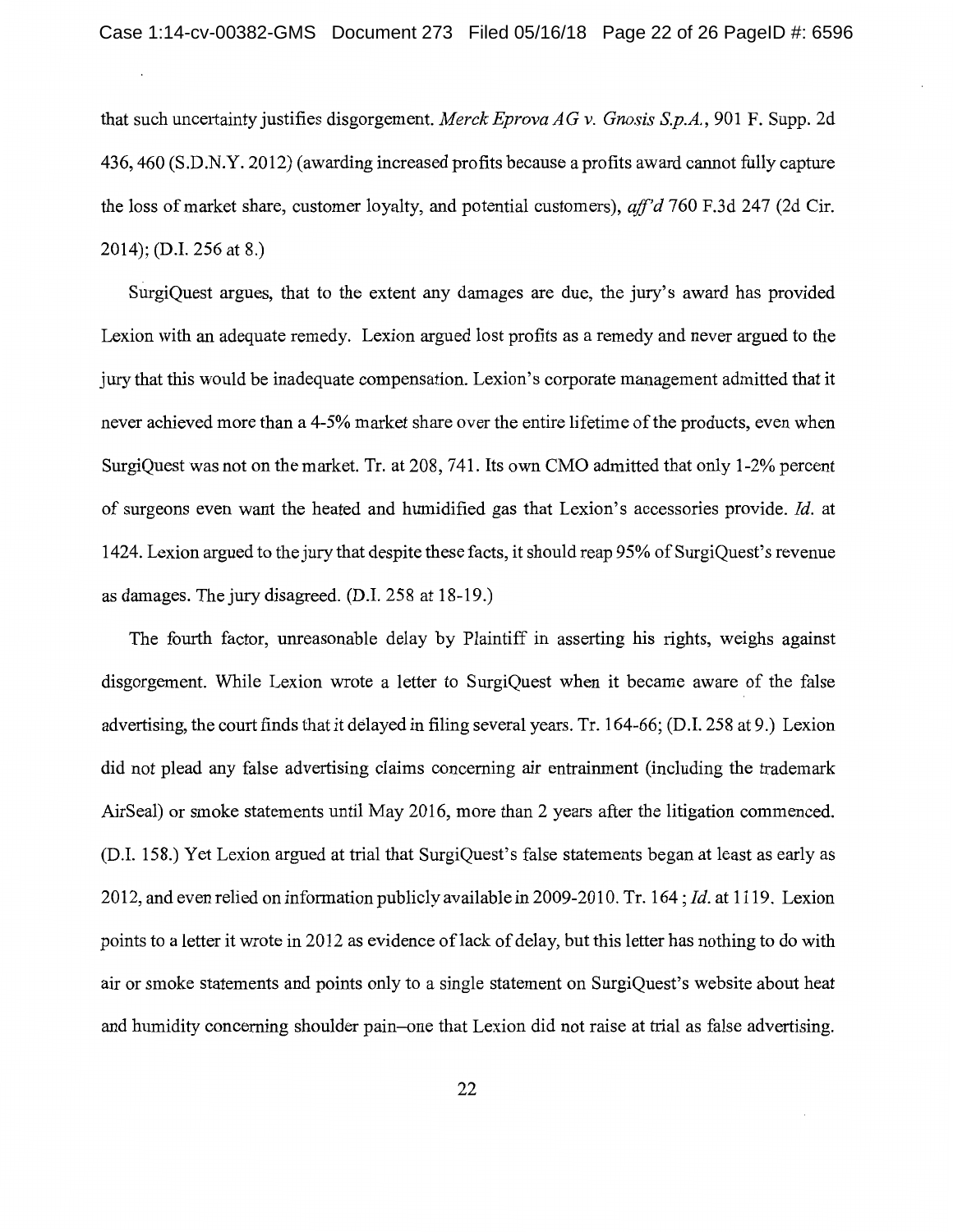(D.I. 258 at 9.)

The last factor-public interest making the misconduct unprofitable-weighs in favor of disgorgement. Lexion argues that the false advertising claims implicate patient safety, thus, the public interest in making the misconduct unprofitable is heightened because of the potential impact on patient safety. (D.I. 256 at 9.) According to Lexion, patient safety is threatened because neither they nor their surgeons were provided the truth about the SurgiQuest AirSeal System. (D.I. 256 at 9.) According to Lexion, false advertising "interferes with the consumer's ability to make informed purchasing decisions." *Banjo Buddies,* 399 F.3d at 176.

SurgiQuest argues that this factor weighs against disgorgement because there is (1) a lack of causation between any of the false advertising statements and an impact on Lexion and/or customers generally; and (2) lack of clarity as to which of the statements were deemed false advertising by the jury. (D.I. 253); (D.I. 258 at  $19-20$ .)<sup>17</sup> SurgiQuest asserts that most statements were isolated, sporadic, and corrected by the company prior to trial, and/or Lexion failed to provide any evidence that the statements had any impact on customers or the public at large. Lexion's argument as to patient safety is baseless. The FDA reviewed and approved a number of the statements Lexion pointed to at trial. Tr. at 204-05, 921, 1122-23. Lexion complained to the FDA which took no action. Tr. 202-04, 1426. Moreover, surgeons from top hospitals use the AirSeal device routinely including top robotic surgeons at the hospital at which Lexion's own expert, Dr. Redan, works. Tr. at 1058-59, 1169, 1240, 873-77.

The court, therefore, will not order the disgorgement of profits.

<sup>&</sup>lt;sup>17</sup> SurgiQuest asserts in its brief that this factor "weighs against injunction." (D.I. 258 at 19.) The court believes that SurgiQuest means that this factor weighs against disgorgement since any other interpretation is nonsensical.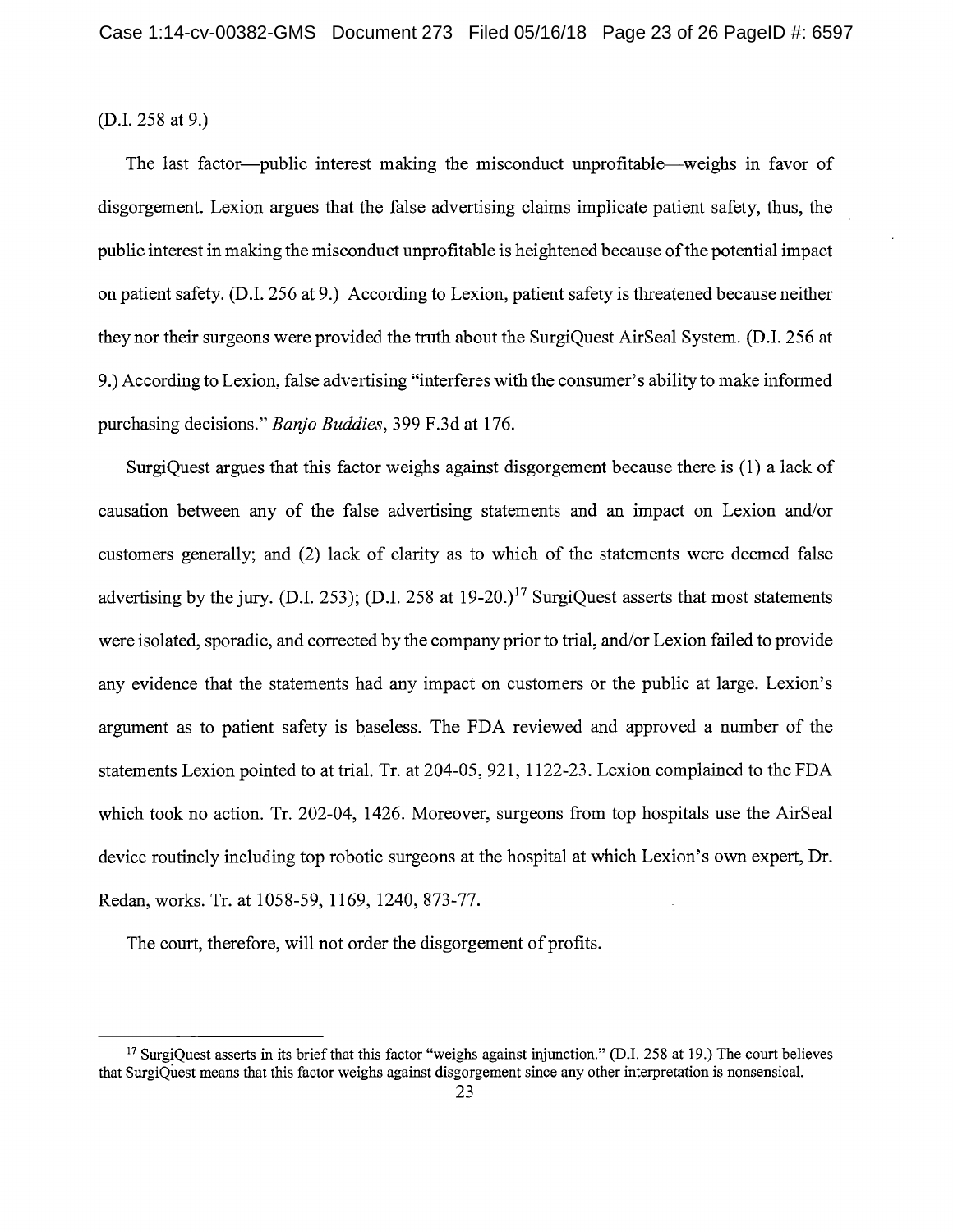### **3. Attorney's Fees**

Section 35(a) of the Lanham Act provides that the court may award attorney's fees in exceptional cases. 15 U.S.C. § 35(a); 15 U.S.C. § 1117. In 2014, the Supreme Court commented on 35 U.S.C. § 285 of the Patent Act and loosened the preexisting standard for what makes a case "exceptional" in *Octane Fitness, LLC v. ICON Health & Fitness, Inc.*, 134 S. Ct. 1749 (2014). The Court of Appeals for the Third Circuit has stated that *Octane Fitness* controls the interpretation of§ 35(a) of the Lanham Act, because it is identical to§ 285 of the Patent Act. *Fair Wind Sailing, Inc. v. Dempster,* 764 F.3d 303, 314-15 (3d Cir. 2014). The Supreme Court has held that an "exceptional" case is "one that stands out from others with respect to the substantive strength of a party's litigating position ( considering both the governing law and the facts of the case) or the unreasonable manner in which the case was litigated." *Octane Fitness,* 134 S. Ct. at 1756; *see also Brooks Furniture Mfg., Inc. v. Dutailier Int'!, Inc.,* 393 F.3d 1378, 1381 (2005) (discussing the previous standard). Ultimately, the court must make a discretionary decision based on the totality of circumstances. *See id.* Hence, § 285 allows district courts to exercise their discretion in determining, on a case-by-case basis and "considering the totality of the circumstances," whether a case qualifies as "exceptional." *Id.* The Supreme Court also rejected application of the clear and convincing standard, requiring that a party moving for attorney fees must demonstrate, by a preponderance of the evidence, that a case is "exceptional." *Octane Fitness,* 134 S. Ct. at 1758. <sup>18</sup>

The award of attorneys' fees therefore turns on whether this case is exceptional. In light of the totality of the circumstances, the court finds that it is not exceptional and does not rise to a level

<sup>&</sup>lt;sup>18</sup> Lexion asserts that because it was unsure how SurgiQuest was planning on pursuing its case, it spent time and money addressing SurgiQuest's allegations in its expert requests. (D.I. 256 at 23.) Lexion argues that, at best, SurgiQuest asserted that a graph Lexion created illustrating complication rates experienced by patients treated with the AirSeal System was false or misleading. (D.I. 256 at 24.) The jury rejected this claim. (D.I. 249.)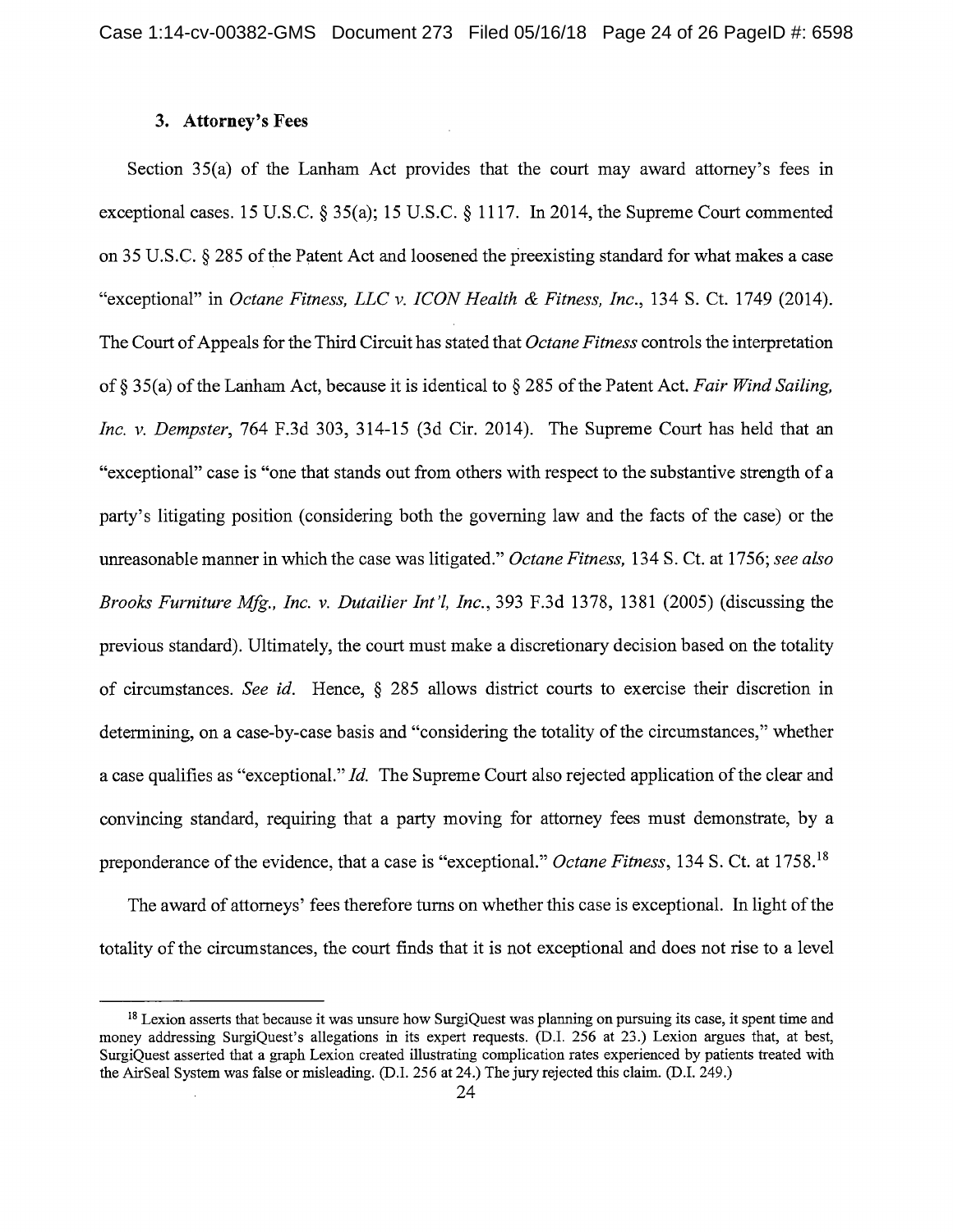of bad faith or vexatious litigation that warrants an award of attorneys' fees and costs. *Octane Fitness,* 134 S. Ct. at 1756. The court finds that this case does not "stand out from others" with respect to the "substantive strength" of Lexion's position, nor the substantive weakness of SurgiQuest's. Instead, both sides' positions had substantial merit, and this was a case that, quite understandably, went to trial-a trial at which either side could have prevailed. Nor does this case "stand out from others" with respect to "the unreasonable manner" in which it was litigated. While the case has been hotly contested, and has been marked by a tremendous number of disputes, these are typical realities of high-stakes litigation between competitors in a market presenting an opportunity for enormous profits. For the most part, both sides defended their respective positions throughout this litigation in apparent good faith. The court, therefore, finds that no party is entitled to an award of attorneys' fees and costs in this case and, thus, denies Lexion's motion.

### **4. Prejudgment & Postjudgment Interest**

Lexion requests the court exercise its discretion and award prejudgment interest, and it seeks postjudgment interest pursuant to 28 U.S.C. § 1961 "in an amount to be determined based upon the final award of compensation owed to Lexion by SurgiQuest." (D.I. 256 at 24-25); *Merck Eprova A.G. v. Gnosis S.p.A.,* 760 F.3d 247, 263-64 (2d Cir. 2014). "[T]he decision whether to award prejudgment interest [is left] to the sound discretion of the District Court." *Motel 6 Operating LP v. HI Hotel Group LLC,* 670 Fed. App'x. 759, 760 (3d. Cir. 2016) (even if the court finds a case exceptional under § 1117 for purposes of attorney's fees, it is not required to award prejudgment interest). Similarly, the Court of Appeals for the Second Circuit has explained that "Although Section 1117(a) does not provide for prejudgment interest, such an award is within the discretion of the trial court and is normally reserved for 'exceptional' cases." *Am. Honda Motor*